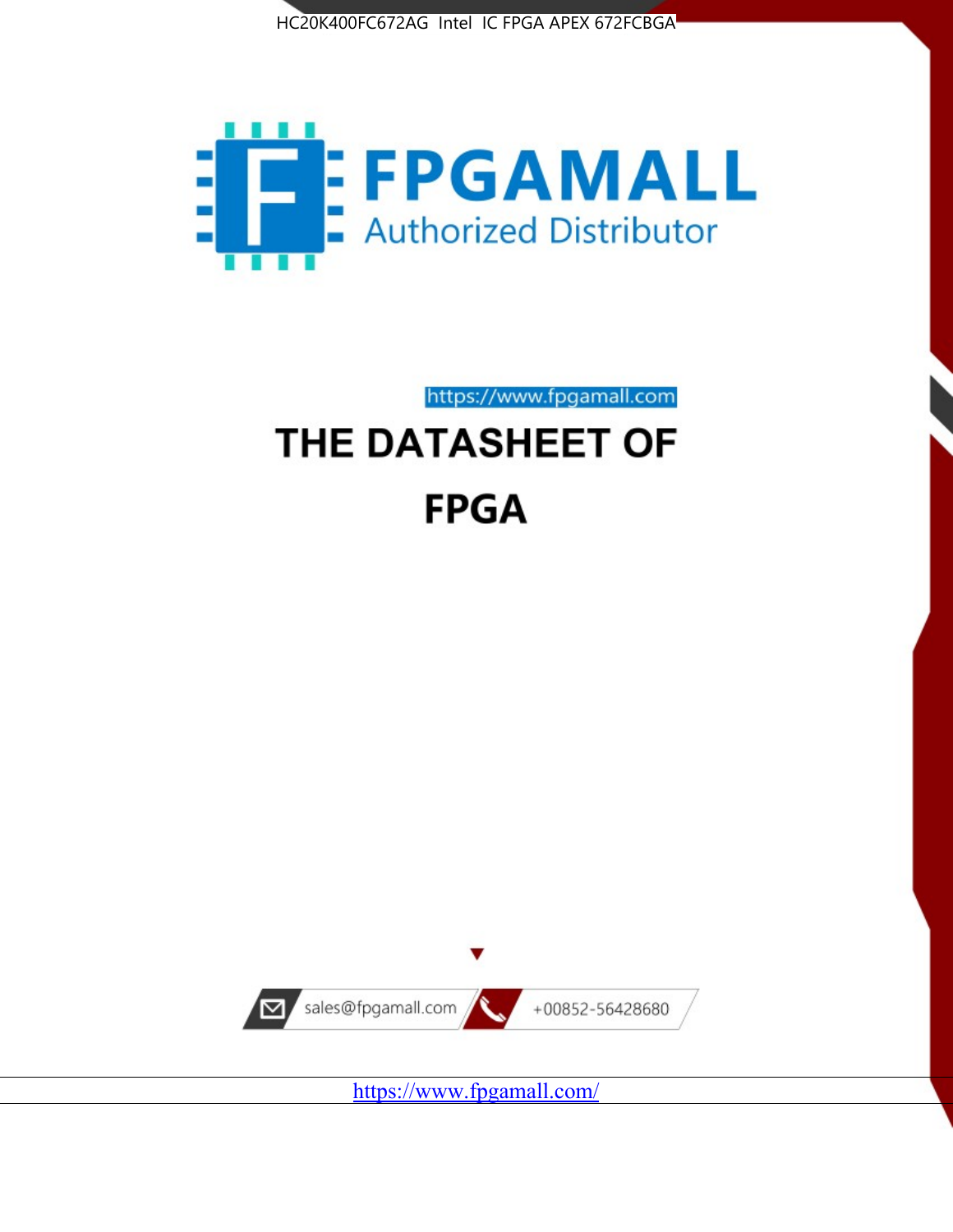

### **Section II. HardCopy APEX Device Family Data Sheet**

This section provides designers with the data sheet specifications for HardCopy<sup>®</sup> APEX<sup>™</sup> devices. These chapters contain feature definitions of the internal architecture, configuration and JTAG boundary-scan testing information, DC operating conditions, AC timing parameters, a reference to power consumption, and ordering information for HardCopy APEX devices.

This section contains the following:

- Chapter 7, Introduction to HardCopy APEX Devices
- Chapter 8, Description, Architecture, and Features
- Chapter 9, Boundary-Scan Support
- Chapter 10, Operating Conditions

**Revision History** Refer to each chapter for its own specific revision history. For information on when each chapter was updated, refer to the Chapter Revision Dates section, which appears in the complete handbook.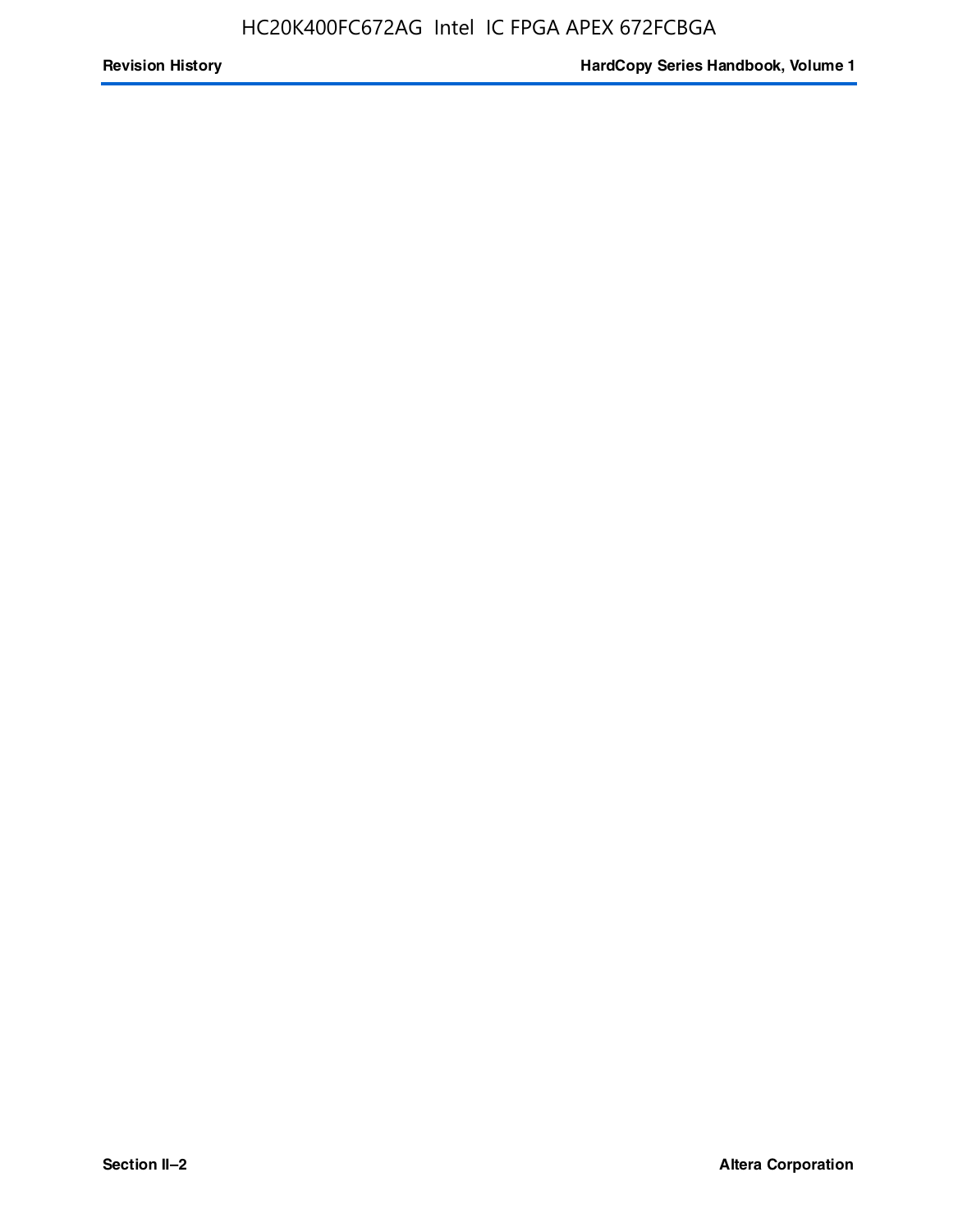

# **7. Introduction to HardCopy APEX Devices**

#### **H51006-2.3**

| <b>Introduction</b> | HardCopy® APEX <sup>™</sup> devices enable high-density APEX 20KE device<br>technology to be used in high-volume applications where significant cost<br>reduction is desired. HardCopy APEX devices are physically and<br>functionally compatible with APEX 20KC and APEX 20KE devices. They<br>combine the time-to-market advantage, performance, and flexibility of<br>APEX 20KE devices with the ability to move to high-volume, low-cost<br>devices for production. The migration process from an APEX 20KE<br>device to a HardCopy APEX device is fully automated, with designer<br>involvement limited to providing a few Quartus® II software-generated<br>output files.                                                                                                                                                |
|---------------------|--------------------------------------------------------------------------------------------------------------------------------------------------------------------------------------------------------------------------------------------------------------------------------------------------------------------------------------------------------------------------------------------------------------------------------------------------------------------------------------------------------------------------------------------------------------------------------------------------------------------------------------------------------------------------------------------------------------------------------------------------------------------------------------------------------------------------------|
| Features            | HardCopy APEX devices are manufactured using an 0.18-um CMOS<br>six-layer-metal process technology:<br>Preserves functionality of a configured APEX 20KC or APEX 20KE<br>device<br>Pin-compatible with APEX 20KC or APEX 20KE devices<br>Meets or exceeds timing of configured APEX 20KE and APEX 20KC<br>devices<br>Optional emulation of original programmable logic device (PLD)<br>m.<br>programming sequence<br>High-performance, low-power device<br>MultiCore architecture integrating embedded memory and look-up<br>table (LUT) logic used for register-intensive functions<br>Embedded system blocks (ESBs) used to implement memory<br>m.<br>functions, including first-in first-out (FIFO) buffers, dual-port RAM,<br>and content-addressable memory (CAM)<br>Customization performed through metallization layers |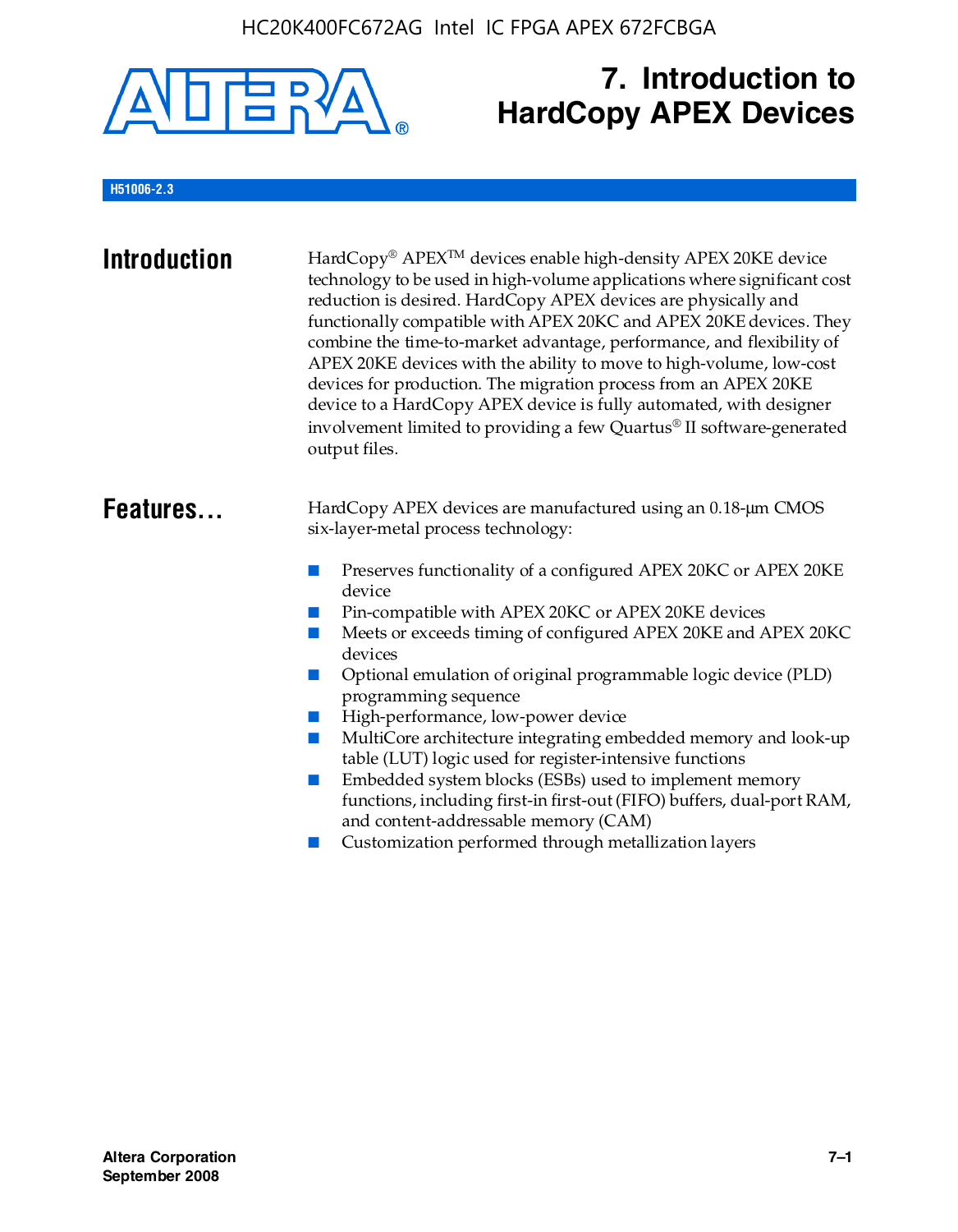High-density architecture:

- 400,000 to 1.5 million typical gates (Table 7–1)
- Up to 51,840 logic elements (LEs)
- Up to 442,368 RAM bits that can be used without reducing available logic

| Table 7-1. HardCopy APEX Device Features<br>Note (1)                                         |           |           |           |           |
|----------------------------------------------------------------------------------------------|-----------|-----------|-----------|-----------|
| <b>HC20K600</b><br><b>HC20K400</b><br><b>HC20K1000</b><br><b>HC20K1500</b><br><b>Feature</b> |           |           |           |           |
| Maximum system gates                                                                         | 1,052,000 | 1,537,000 | 1,772,000 | 2,392,000 |
| Typical gates                                                                                | 400.000   | 600,000   | 1.000.000 | 1,500,000 |
| <b>LEs</b>                                                                                   | 16.640    | 24.320    | 38.400    | 51,840    |
| <b>ESBs</b>                                                                                  | 104       | 152       | 160       | 216       |
| Maximum RAM bits                                                                             | 212.992   | 311,296   | 327,680   | 442,368   |
| Phase-locked loops (PLLs)                                                                    | 4         | 4         | 4         | 4         |
| Maximum macrocells                                                                           | 1.664     | 2,432     | 2,560     | 3,456     |
| Maximum user I/O pins                                                                        | 488       | 588       | 708       | 808       |

#### *Note to Table 7–1:*

(1) The embedded IEEE Std. 1149.1 Joint Test Action Group (JTAG) boundary-scan circuitry contributes up to 57,000 additional gates.

### **...and More Features**

#### Low-power operation:

- 1.8-V supply voltage (Table  $7-2$ )
- MultiVolt I/O support for 1.8-, 2.5-, and 3.3-V interfaces
- ESBs offering power-saving mode

Flexible clock management circuitry with up to four phase-locked loops (PLLs):

- Built-in low-skew clock tree
- Up to eight global clock signals
- ClockLock feature reducing clock delay and skew
- ClockBoost feature providing clock multiplication and division
- ClockShift feature providing clock phase and delay shifting

Powerful I/O features:

■ Compliant with peripheral component interconnect Special Interest Group (PCI SIG) *PCI Local Bus Specification, Revision 2.2* for 3.3-V operation at 33 or 66 MHz and 32 or 64 bits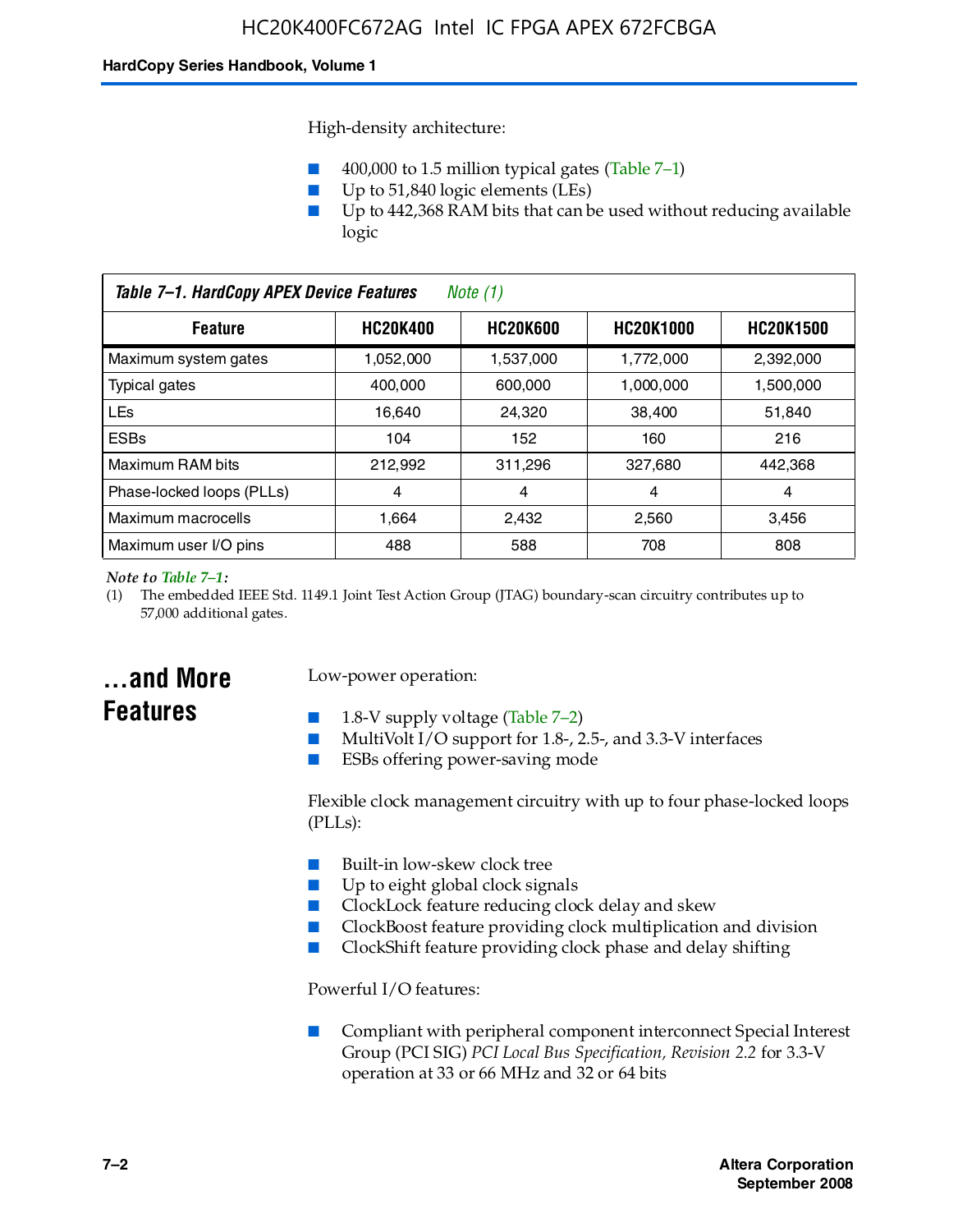- Support for high-speed external memories, including double-data rate (DDR), synchronous dynamic RAM (SDRAM), and zero-bus-turnaround (ZBT) static RAM (SRAM)
- 16 input and 16 output LVDS channels
- Fast  $t_{CO}$  and  $t_{SU}$  times for complex logic
- MultiVolt I/O support for 1.8-V, 2.5-V, and 3.3-V interfaces
- Individual tri-state output enable control for each pin
- Output slew-rate control to reduce switching noise
- Support for advanced I/O standards, including LVDS, LVPECL, PCI-X, AGP, CTT, SSTL-3 and SSTL-2, GTL+, and HSTL Class I
- Supports hot-socketing operation

| Table 7-2. HardCopy APEX Device Supply Voltages             |                                  |
|-------------------------------------------------------------|----------------------------------|
| <b>Voltage</b><br><b>Feature</b>                            |                                  |
| Internal supply voltage (V <sub>CCINT</sub> )               | 1.8 V                            |
| MultiVolt I/O interface voltage levels (V <sub>CCIO</sub> ) | 1.8 V, 2.5 V, 3.3 V, 5.0 V $(1)$ |

#### *Note to Table 7–2:*

(1) HardCopy APEX devices can be 5.0-V tolerant by using an external resistor.

HardCopy APEX device implementation features:

- Customized interconnect for each design
- HardCopy APEX devices preserve APEX 20K device MegaLAB structure, LEs, ESBs, I/O element (IOE), PLLs, and LVDS circuitry
- Up to four metal layers customizable for customer designs
- Completely automated proprietary design migration flow
	- Testability analysis and fix
	- Automatic test pattern generation (ATPG)
	- Automatic place and route
	- Static timing analysis
	- Static functional verification
	- Physical verification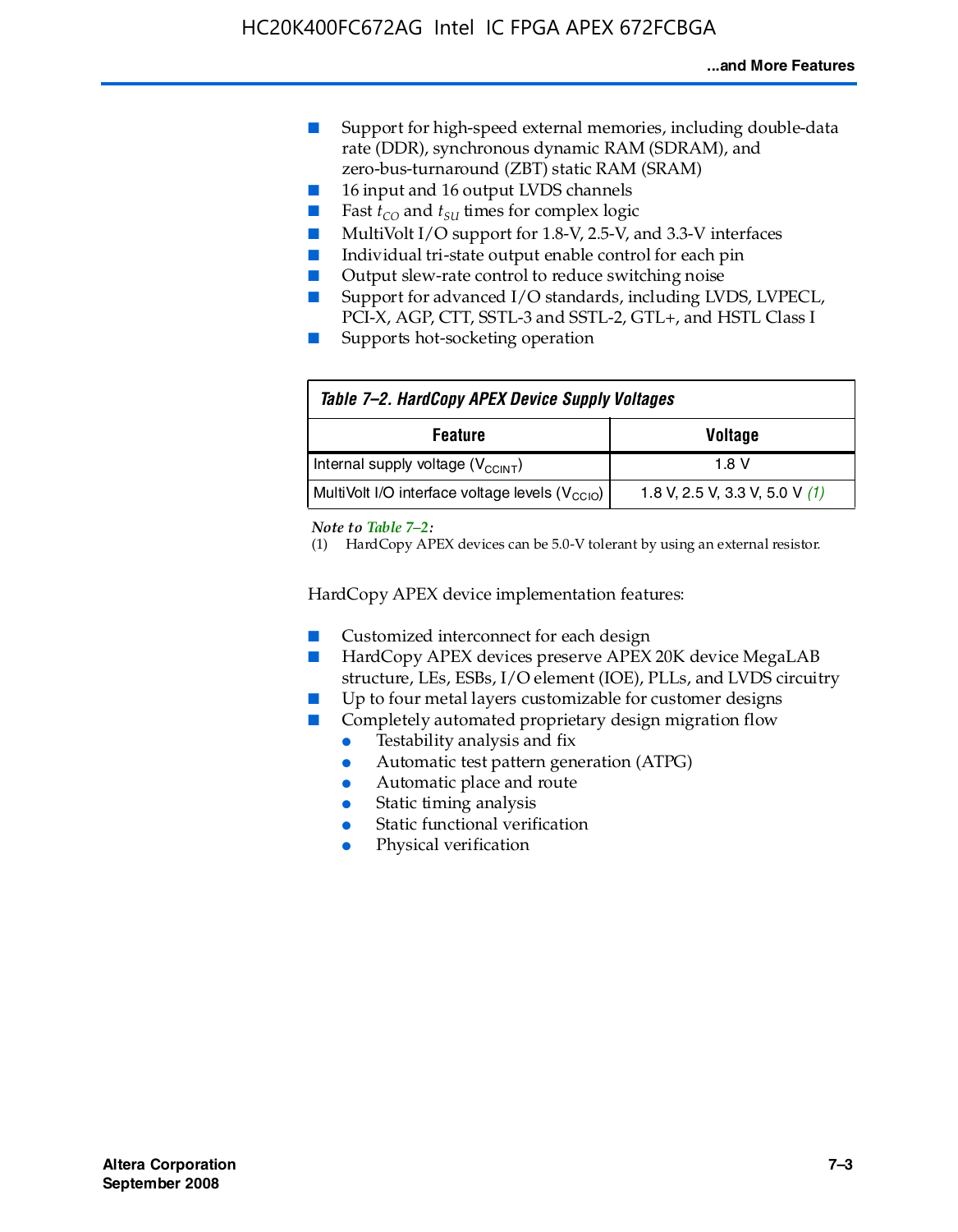Tables 7–3 through 7–6 show the HardCopy APEX device ball-grid array (BGA) and FineLine BGA package options, I/O counts, and sizes.

| Table 7–3. HardCopy APEX Device BGA Package Options and I/O Count<br>Note $(1)$ |     |  |
|---------------------------------------------------------------------------------|-----|--|
| 652-Pin BGA<br><b>Device</b>                                                    |     |  |
| HC20K400                                                                        | 488 |  |
| HC20K600                                                                        | 488 |  |
| HC20K1000                                                                       | 488 |  |
| HC20K1500                                                                       | 488 |  |

*Table 7–4. HardCopy APEX Device FineLine BGA Package Options and I/O Count Note (1)*

| <b>Device</b>   | 672-Pin | 1,020-Pin |
|-----------------|---------|-----------|
| HC20K400        | 488     |           |
| <b>HC20K600</b> | 508     | 588       |
| HC20K1000       | 508     | 708       |
| HC20K1500       |         | 808       |

*Note to Tables 7–3 and 7–4:*

(1) I/O counts include dedicated input and clock pins.

| Table 7–5. HardCopy APEX Device BGA Package Sizes |                    |  |
|---------------------------------------------------|--------------------|--|
| 652-Pin BGA<br><b>Feature</b>                     |                    |  |
| Pitch (mm)                                        | 1.27               |  |
| Area $(mm2)$                                      | 2.025              |  |
| Length $\times$ width (mm $\times$ mm)            | $45.0 \times 45.0$ |  |

| Table 7–6. HardCopy APEX Device FineLine BGA Package Sizes |                |                |  |
|------------------------------------------------------------|----------------|----------------|--|
| 1,020-Pin<br>672-Pin<br><b>Feature</b>                     |                |                |  |
| Pitch (mm)                                                 | 1.00           | 1.00           |  |
| Area $(mm2)$                                               | 729            | 1,089          |  |
| Length $\times$ width (mm $\times$ mm)                     | $27 \times 27$ | $33 \times 33$ |  |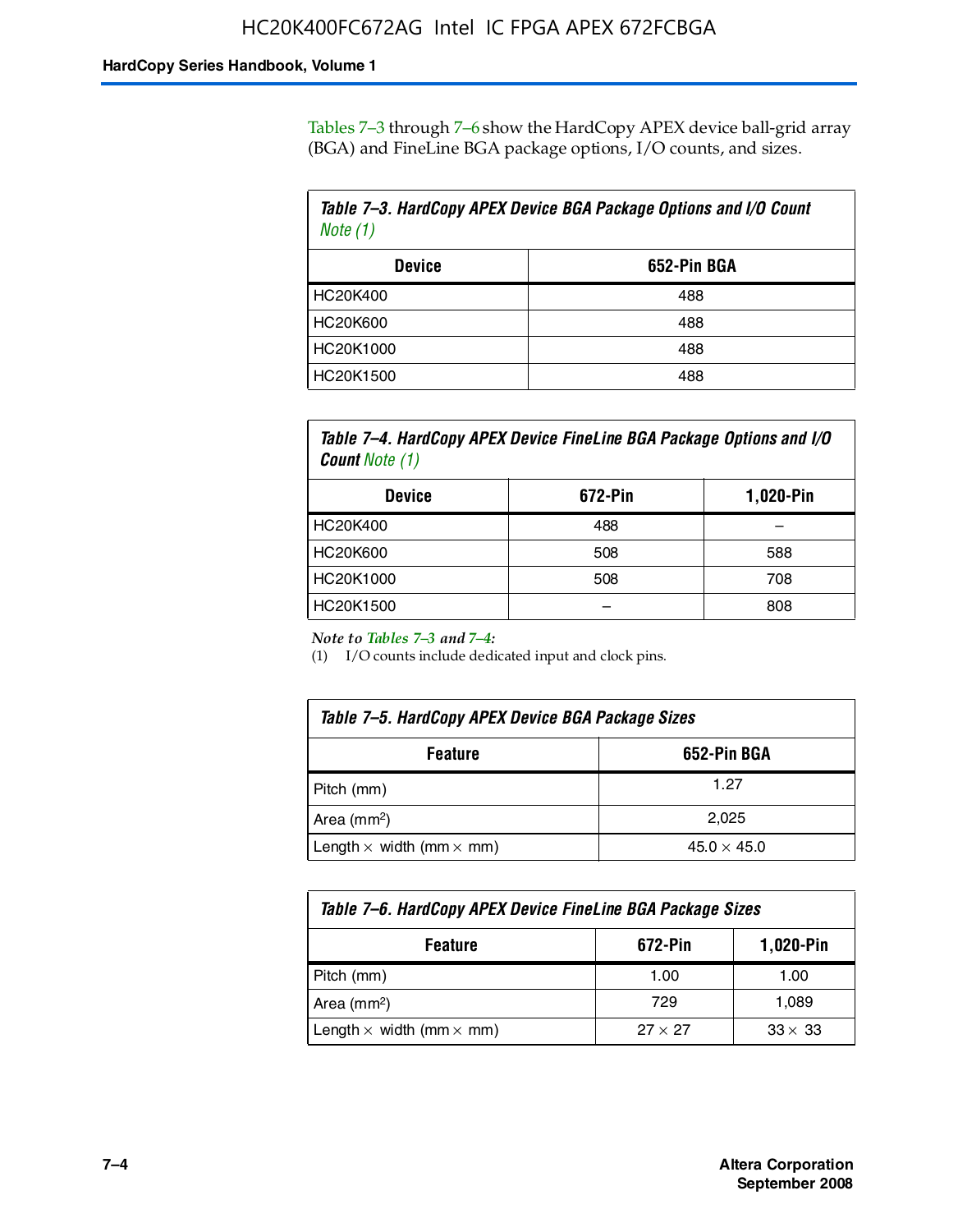### **Document Revision History**

Table 7–7 shows the revision history for this chapter.

| Table 7–7. Document Revision History |                                                                                                         |                           |
|--------------------------------------|---------------------------------------------------------------------------------------------------------|---------------------------|
| <b>Date and Document</b><br>Version  | <b>Changes Made</b>                                                                                     | <b>Summary of Changes</b> |
| September 2008,<br>v2.3              | Updated chapter number and metadata.                                                                    |                           |
| June 2007, v2.2                      | Minor text edits.                                                                                       |                           |
| December 2006<br>v2.1                | Updated revision history.                                                                               |                           |
| <b>March 2006</b>                    | Formerly chapter 9; no content change.                                                                  |                           |
| January 2005<br>v2.0                 | Update device names and other minor textual changes                                                     |                           |
| June 2003<br>v1.0                    | Initial release of Chapter 9, Introduction to HardCopy APEX<br>Devices, in the HardCopy Device Handbook |                           |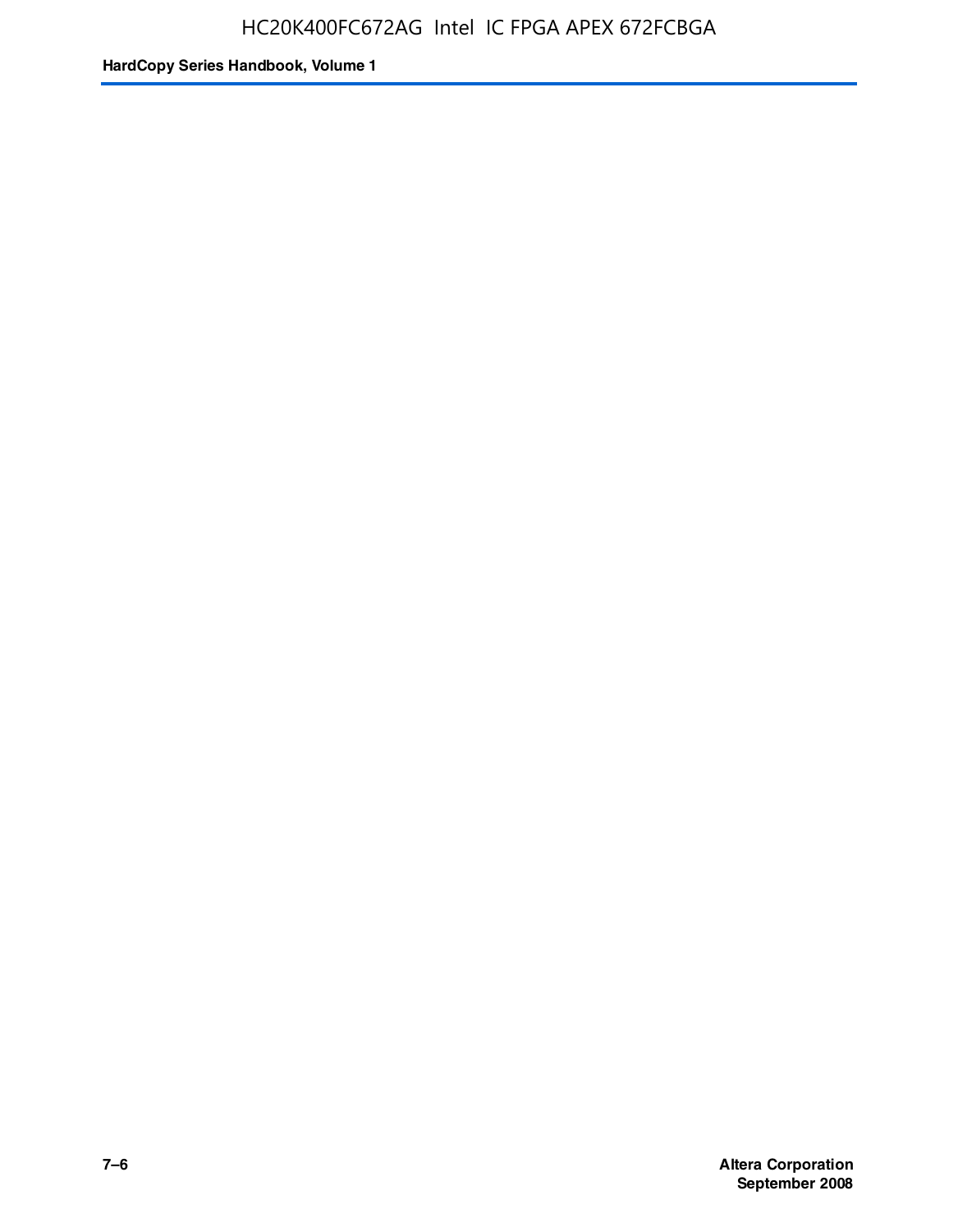

### **8. Description, Architecture, and Features**

#### **H51007-2.3**

**Introduction** HardCopy® APEX<sup>™</sup> devices extend the flexibility of high-density FPGAs to a cost-effective, high-volume production solution. The migration process from an Altera® FPGA to a HardCopy APEX device offers seamless migration of a high-density system-on-a-programmable-chip (SOPC) design to a low-cost alternative device with minimal risk. Using HardCopy APEX devices, Altera's SOPC solutions can be leveraged from prototype to production, while reducing costs and speeding time-to-market.

> A significant benefit of HardCopy devices is that customers do not need to be involved in the device migration process. Unlike application-specific integrated circuit (ASIC) development, the HardCopy design flow does not require generation of test benches, test vectors, or timing and functional simulation. The HardCopy migration process only requires the Quartus® II software-generated output files from a fully functional APEX 20KE or APEX 20KC device. Altera performs the migration and delivers functional prototypes in as few as seven weeks.

A risk-free alternative to ASICs, HardCopy APEX devices are customizable, full-featured devices created by Altera's proprietary design migration methodology. They are based on Altera's industry-leading high-density device architecture and use an area-efficient sea-of-logic-elements (SOLE) core.

HardCopy APEX devices retain all the same features as the APEX 20KE and APEX 20KC devices, which combine the strength of LUT-based and product-term-based devices in conjunction with the same embedded memory structures. All routing resources that were programmable in the APEX 20K device family are replaced by custom interconnect, resulting in a considerable die size reduction and subsequent cost saving.

The SRAM configuration cells of the original FPGA are replaced in HardCopy APEX devices by metal elements, which define the function of each logic element (LE), embedded memory, and I/O cell in the device. These resources are connected to each other using the same metallization layers. Once a HardCopy APEX device has been manufactured, the functionality of the device is fixed and no programming is possible. Altera performs the migration of the original FPGA design to an equivalent HardCopy APEX device using a proprietary design migration flow.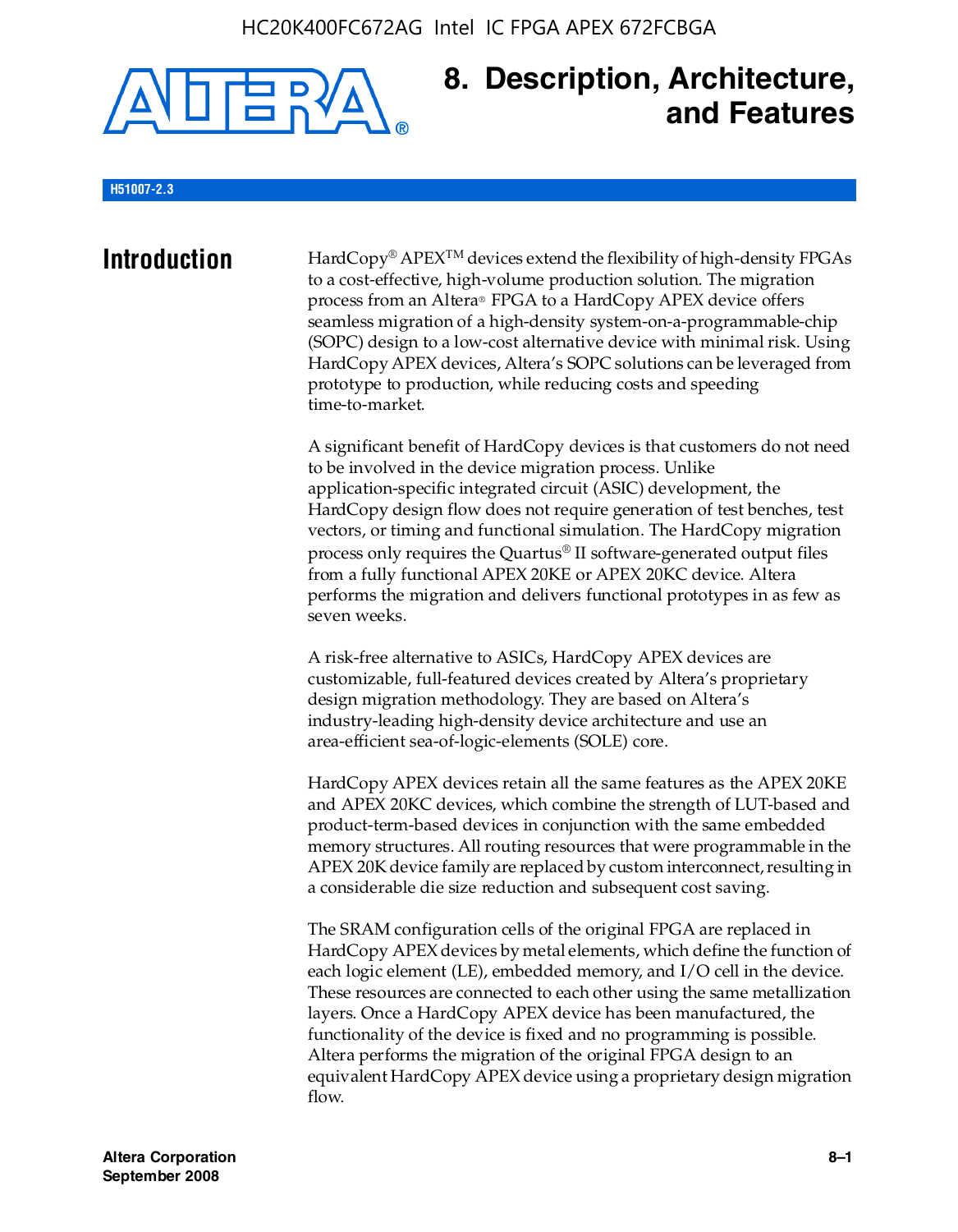The migration of a FPGA to a HardCopy APEX device begins with a user design that has been implemented in an APEX 20KE or APEX 20KC device. Table 8–1 shows the device equivalence for HardCopy and APEX 20KE or APEX 20KC devices.

| Table 8-1. HardCopy and APEX 20KE or APEX 20C Device Equivalence                  |            |            |  |
|-----------------------------------------------------------------------------------|------------|------------|--|
| <b>APEX 20KC Device</b><br><b>HardCopy APEX Device</b><br><b>APEX 20KE Device</b> |            |            |  |
| HC20K1500                                                                         | EP20K1500E | EP20K1500C |  |
| HC20K1000                                                                         | EP20K1000E | EP20K1000C |  |
| <b>HC20K600</b>                                                                   | EP20K600E  | EP20K600C  |  |
| HC20K400                                                                          | EP20K400E  | EP20K400C  |  |

 $\mathbb{I}$  To ensure HardCopy device performance and functionality, the APEX 20K design must be completely debugged before committing the design to HardCopy device migration.

HardCopy APEX device implementation begins with extracting the Quartus II software-generated SRAM Object File (**.sof**) and converting its connectivity information into a structural Verilog HDL netlist. This netlist is then placed and routed in a similar fashion to a gate array. There are no dedicated routing channels. The router can exploit all available metal layers (up to four) and route over LE cells and other functional blocks. Altera's proprietary architecture and design methodology will guarantee virtually 100% routing of any APEX 20KE or APEX 20KC design compiled and fitted successfully using the Quartus II software. Place and route is timing-driven and will comply with the timing constraints of the original FPGA design as specified in the Quartus II software. Figure 8–1 shows a diagram of the HardCopy APEX device architecture.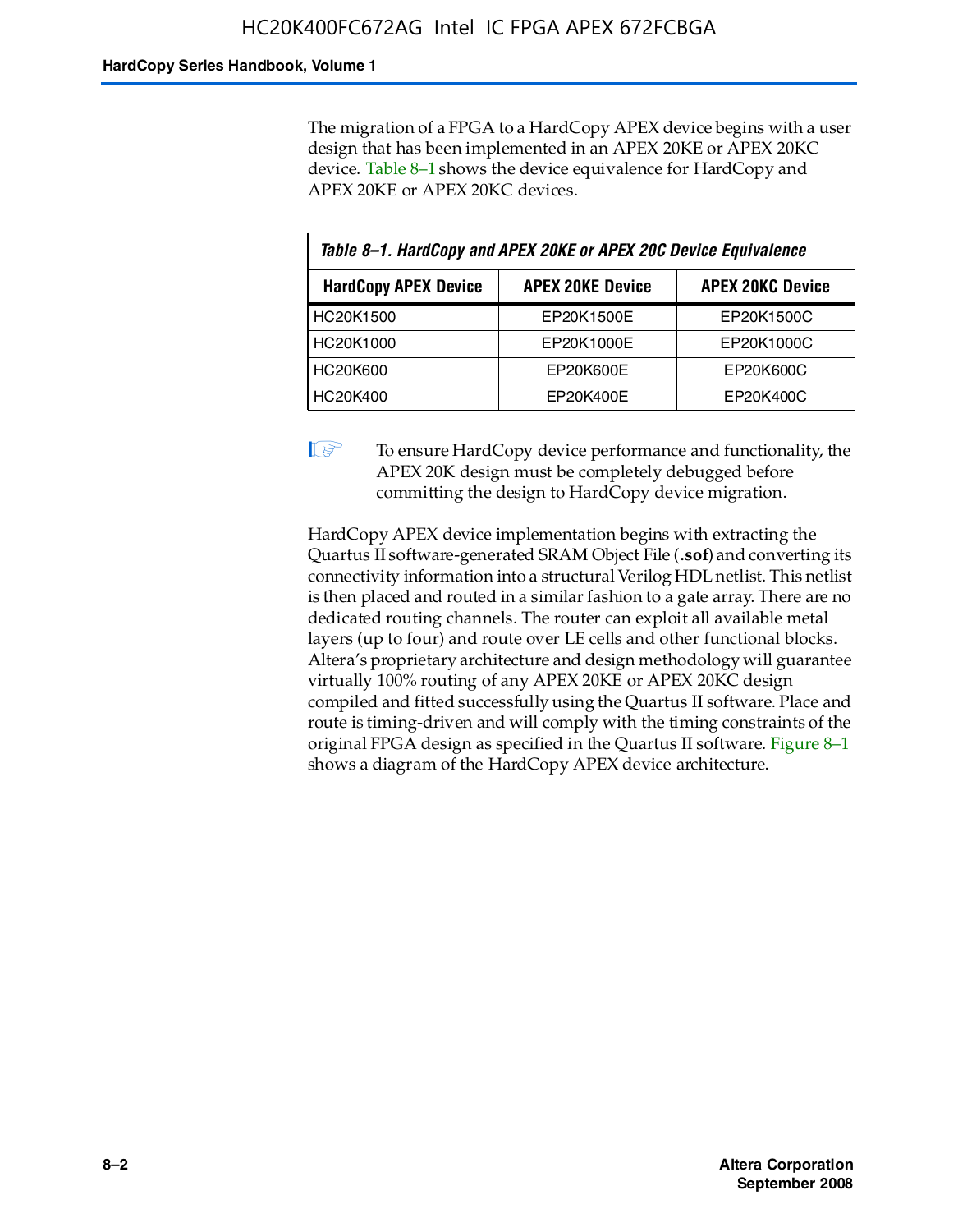



The strip of auxiliary gates (SOAG) is an Altera proprietary feature designed into the HardCopy APEX device and is used during the HardCopy device implementation process. The SOAG structures can be configured into several different types of functions through the use of metallization. For example, high fanout signals require adequate buffering, so buffers are built out of SOAG cells for this purpose.

HardCopy APEX devices include the same advanced features as the APEX 20KE and APEX 20KC devices, such as enhanced I/O standard support, content-addressable memory (CAM), additional global clocks, and enhanced ClockLock circuitry. Table 8–2 lists the features included in HardCopy APEX devices.

| Table 8–2. HardCopy APEX Device Features (Part 1 of 2) |                                                                                                                                     |  |  |
|--------------------------------------------------------|-------------------------------------------------------------------------------------------------------------------------------------|--|--|
| <b>HardCopy Devices</b><br><b>Feature</b>              |                                                                                                                                     |  |  |
| MultiCore system integration                           | Full support                                                                                                                        |  |  |
| Hot-socketing support                                  | Full support                                                                                                                        |  |  |
| 32-/64-bit, 33-MHz PCI                                 | Full compliance                                                                                                                     |  |  |
| 32-/64-bit, 66-MHz PCI                                 | Full compliance                                                                                                                     |  |  |
| MultiVolt I/O operation                                | 1.8-V, 2.5-V, or 3.3-V $V_{\text{CCIO}}$<br>V <sub>CCIO</sub> selected bank by bank<br>5.0-V tolerant with use of external resistor |  |  |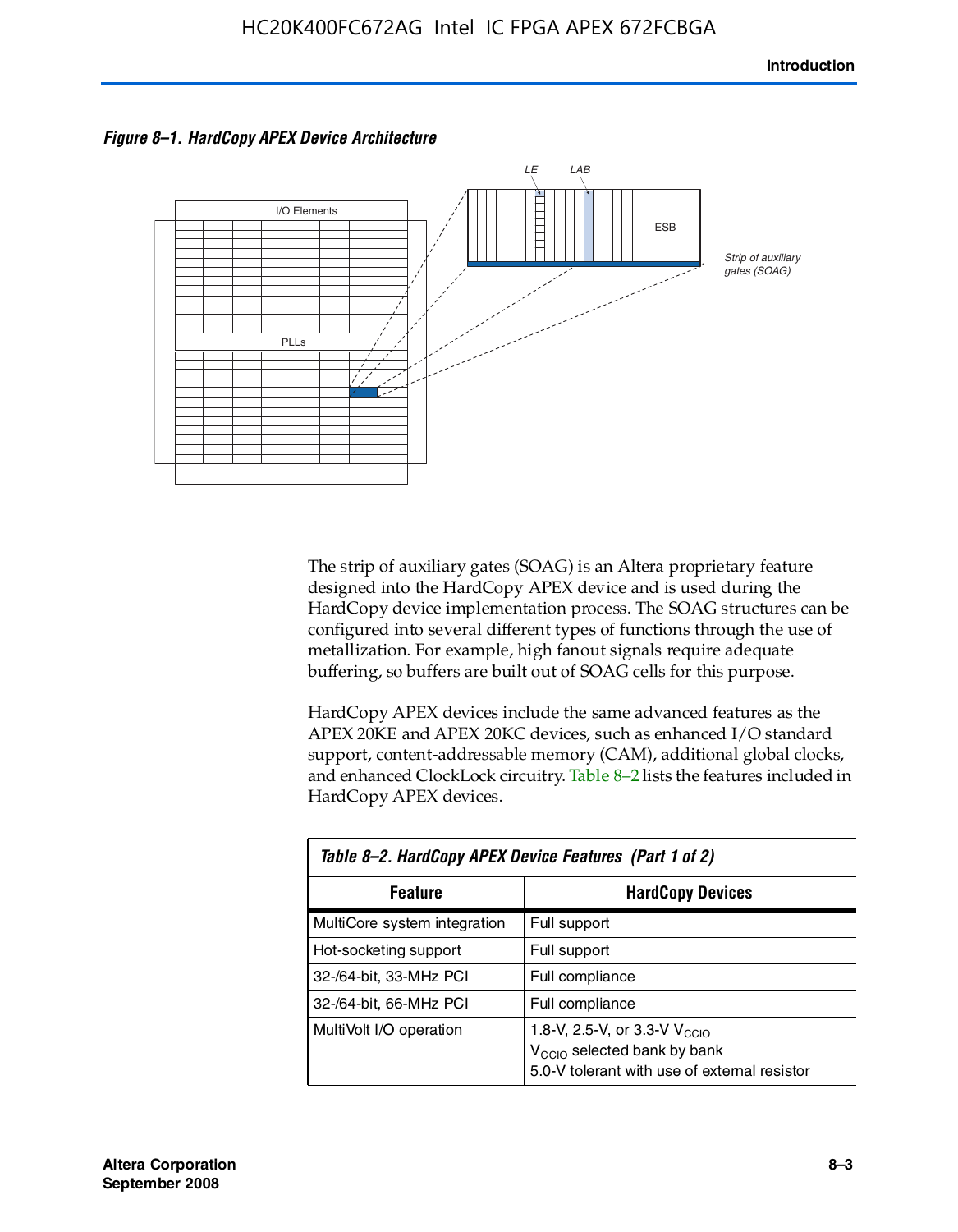| Table 8–2. HardCopy APEX Device Features (Part 2 of 2) |                                                                                                                                                                                                                                                                                |  |
|--------------------------------------------------------|--------------------------------------------------------------------------------------------------------------------------------------------------------------------------------------------------------------------------------------------------------------------------------|--|
| <b>Feature</b><br><b>HardCopy Devices</b>              |                                                                                                                                                                                                                                                                                |  |
| ClockLock support                                      | Clock delay reduction<br>$m/(n \times v)$ clock multiplication<br>Drive ClockLock output off-chip<br>External clock feedback<br>ClockShift circuitry<br>LVDS support<br>Up to four PLLs<br>ClockShift, clock phase adjustment                                                  |  |
| Dedicated clock and input pins                         | Eight                                                                                                                                                                                                                                                                          |  |
| I/O standard support                                   | 1.8-V, 2.5-V, 3.3-V, 5.0-V I/O<br>3.3-V PCI and PCI-X<br>3.3-V AGP<br><b>CTT</b><br>$GTI +$<br><b>LVCMOS</b><br><b>IVTTI</b><br>True-LVDS and LVPECL data pins<br>LVDS and LVPECL clock pins<br><b>HSTL class I</b><br>PCI-X<br>SSTL-2 class I and II<br>SSTL-3 class I and II |  |
| Memory support                                         | CAM<br>Dual-port RAM<br><b>FIFO</b><br><b>RAM</b><br><b>ROM</b>                                                                                                                                                                                                                |  |

All HardCopy APEX devices are tested using automatic test pattern generation (ATPG) vectors prior to shipment. For fully synchronous designs near 100%, fault coverage can be achieved through the built-in full-scan architecture. ATPG vectors allow the designer to focus on simulation and design verification.

Because the configuration of HardCopy APEX devices is built-in during manufacture, they cannot be configured in-system. However, if the APEX 20KE or APEC 20KC device configuration sequence must be emulated, the HardCopy APEX device has this capability.

**f all of the device features of APEX 20KE and APEX 20KC devices are** available in HardCopy APEX devices. For a detailed description of these device features, refer to the *APEX 20K Programmable Logic Device Family Data Sheet* and the *APEX 20KC Programmable Logic Device Family Data Sheet*.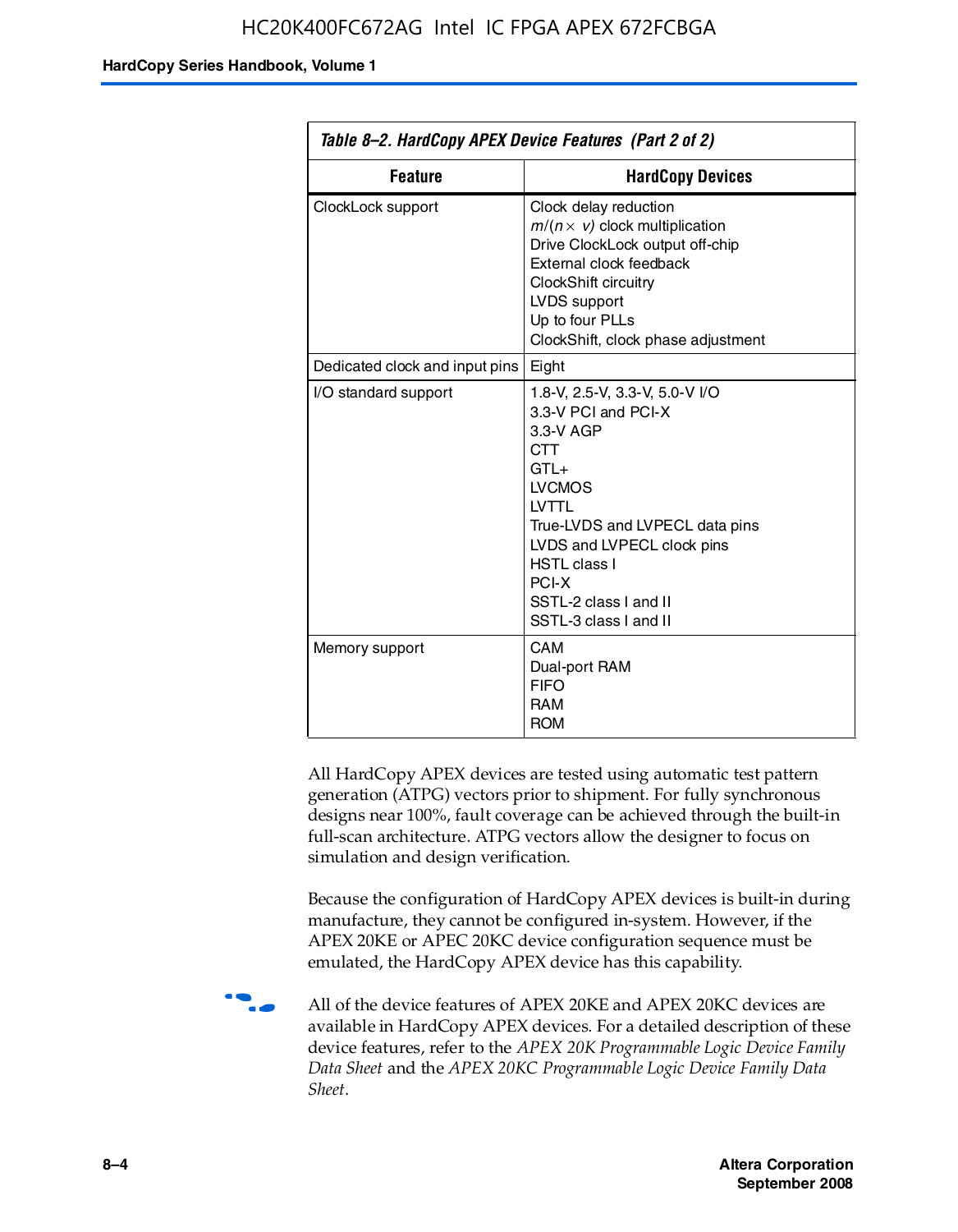#### **Differences Between HardCopy APEX and APEX 20K FPGAs**

| <b>Differences</b>   |
|----------------------|
| <b>Between</b>       |
| <b>HardCopy APEX</b> |
| and APEX 20K         |
| <b>FPGAs</b>         |

Several differences must be considered before a design is ready for implementation in HardCopy technology:

HardCopy APEX devices are only customizable at the time they are manufactured. Make sure that the original APEX 20KE or APEX 20KC device has undergone thorough testing in the end-system before deciding to proceed with migration to a HardCopy APEX device, because no changes can be made to the HardCopy APEX device after it has been manufactured.

ESBs that are configured as RAM or CAM will power-up un-initialized in the HardCopy APEX device. In the FPGA it is possible to configure, or "pre-load," the ESB memory as part of the configuration sequence, then overwrite it when the device is in normal functional mode. This pre-loaded memory feature of the FPGA is not available in HardCopy devices. If a design contains RAM or CAM with assumed data values at power-up, then the HardCopy APEX device will not operate as expected. If a design uses this feature, it should be re-compiled without the memory pre-load. ESBs configured as ROM are fully supported.

The JTAG boundary scan order in the HardCopy APEX device is different compared to the APEX 20K device. A HardCopy BSDL file that describes the re-ordered boundary scan chain should be used.

**1 The BSDL files for HardCopy APEX devices are different** from the corresponding APEX 20KE or APEX 20KC devices. Download the correct HardCopy BSDL file from Altera's website at **[www.altera.com](http://www.altera.com)**.

The advanced 0.18-μm aluminum metal process is used to support both APEX 20KE and APEX 20KC devices. The performance improvement achieved by the die size reduction and metal interconnect optimization more than offsets the need for copper in this case. Altera guarantees that a target HardCopy APEX device will provide the same or better performance as in the corresponding APEX 20KE or APEX 20KC device.

**Power-up Mode and Configuration Emulation**

Unlike their FPGA counterparts, HardCopy APEX devices do not need to be configured. However, to facilitate seamless migration, configuration can be emulated in these devices. There are three modes in which a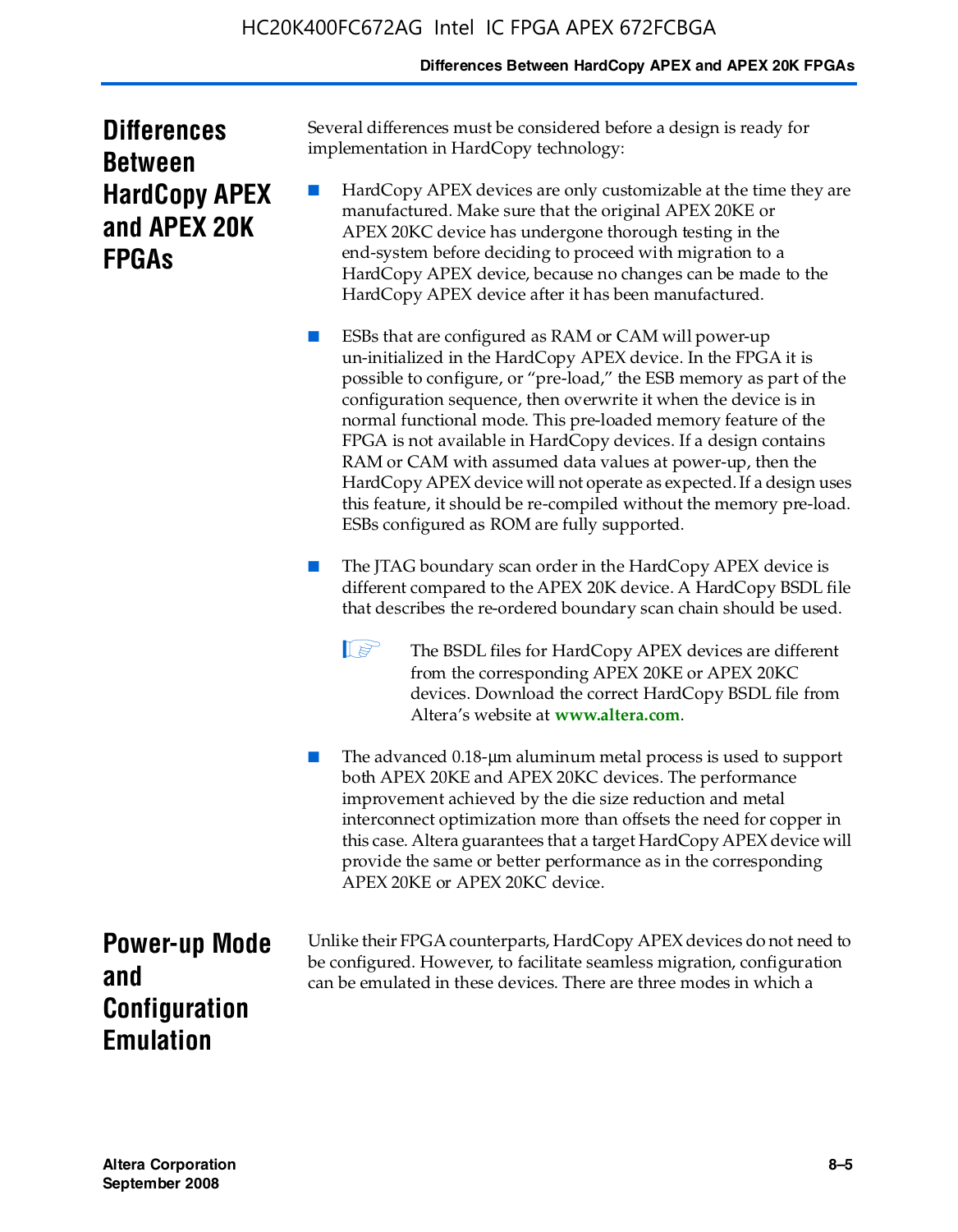HardCopy APEX device can be prepared for operation after power up: instant on, instant on after 50 ms, and configuration emulation. Each mode is described below.

■ In instant on mode, the HardCopy APEX device is available for use shortly after the device receives power. The on-chip power-on-reset (POR) circuit will set or reset all registers. The CONF\_DONE output will be tri-stated once the power-on reset has elapsed. No configuration device or configuration input signals are necessary.

In instant on after 50 ms mode, the HardCopy APEX device performs in a similar fashion to the Instant On mode, except that there is an additional delay of 50 ms (nominal), during which time the device is held in reset stage. The CONF DONE output is pulled low during this time and then tri-stated after the 50 ms have elapsed. No configuration devices or configuration input signals are necessary for this option.

In configuration emulation mode, the HardCopy APEX device undergoes an emulation of a full configuration sequence as if configured by an external processor or an EPC device. In this mode, the CONF\_DONE signal is tri-stated after the correct number of clock cycles. This mode may be useful where there is some dependency on the configuration sequence (for example, multi-device configuration or processor initialization). In this mode, the device expects to see all configuration control and data input signals.

#### **Speed Grades** Because HardCopy APEX devices are customized, no speed grading is performed. All HardCopy APEX devices will meet the timing requirements of the original FPGA of the fastest speed grade. Generally, HardCopy APEX devices will have a higher  $f_{MAX}$  than the corresponding FPGA, but the speed increase will vary on a design-by-design basis.

### **Quartus II-Generated Output Files**

The HardCopy migration process requires several Quartus II software-generated files. These key output files are listed and explained below.

- The SRAM Object File (**.sof**) contains all of the necessary information needed to configure a FPGA
- The Compiler Report File (.csf.rpt) is parsed to extract useful information about the design
- The Verilog atom-based netlist file (**.vo**) is used to check the HardCopy netlist
- The pin out information file (**.pin**) contains user signal names and I/O configuration information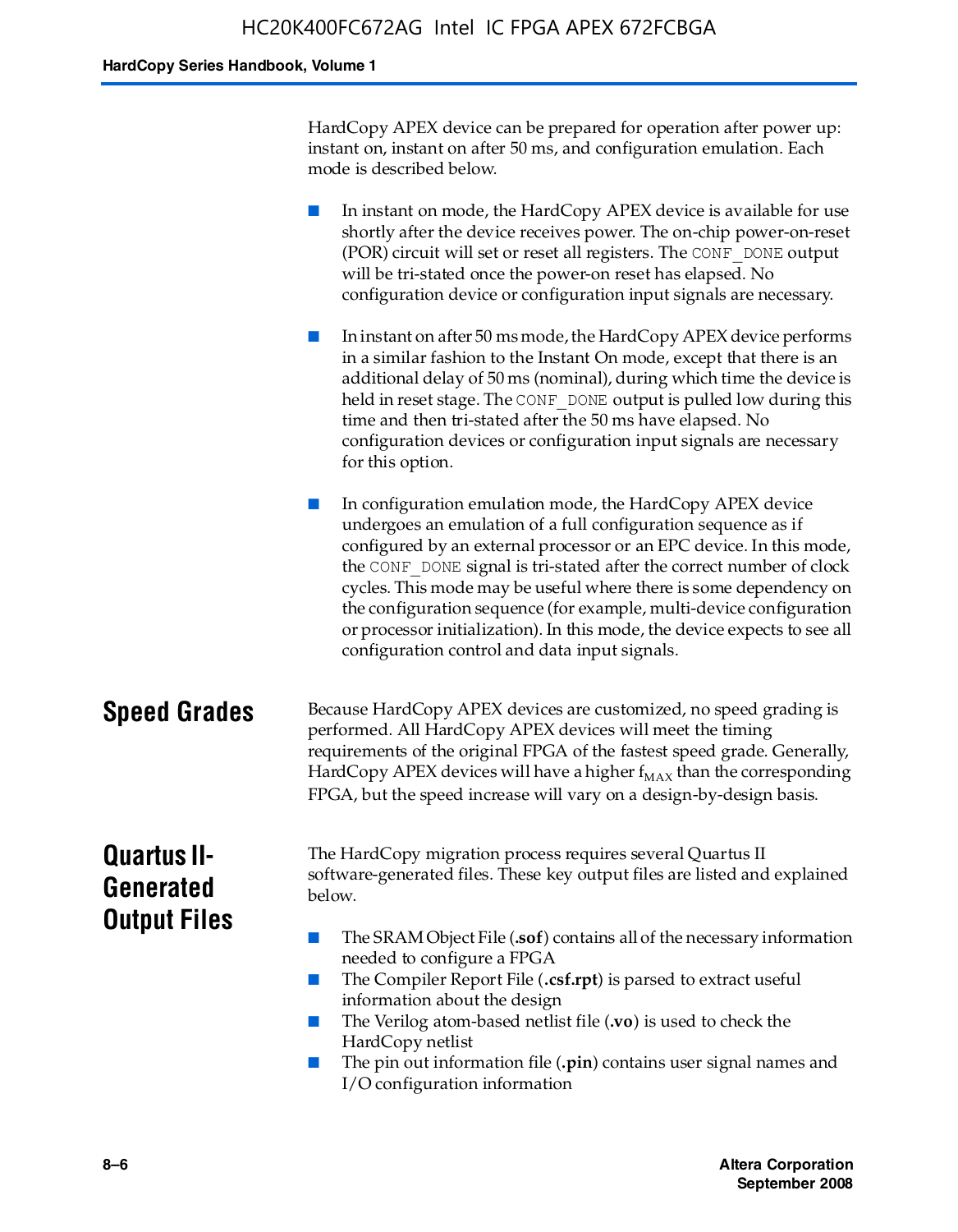- The Delay Information File (.sdo) is used to check the original FPGA timing
- A completed HardCopy timing requirements file describes all necessary timing information on the design. A template of this text file is available for download from the Altera website at **www.altera.com**.

The migration process consists of several steps. First, a netlist is constructed from the SOF. Then, the netlist is checked to ensure that the built-in scan test structures will operate correctly. The netlist is then fed into a place-and-route engine, and the design interconnect is generated. Static timing analysis ensures that all timing constraints are met, and static functional verification techniques are employed to ensure correct device migration. After successfully completing these stages, physical verification of the device takes place, and the metal mask layers are taped out to fabricate HardCopy APEX devices.

#### **Document Revision History** Table 8–3 shows the revision history for this chapter.

| Table 8–3. Document Revision History |                                                                                                           |                           |  |  |
|--------------------------------------|-----------------------------------------------------------------------------------------------------------|---------------------------|--|--|
| <b>Date and Document</b><br>Version  | <b>Changes Made</b>                                                                                       | <b>Summary of Changes</b> |  |  |
| September 2008,<br>V <sub>2.3</sub>  | Updated chapter number and metadata.                                                                      |                           |  |  |
| June 2007, v2.2                      | Minor text edits.                                                                                         |                           |  |  |
| December 2006<br>v2.1                | Updated revision history.                                                                                 |                           |  |  |
| March 2006                           | Formerly chapter 10; no content change.                                                                   |                           |  |  |
| January 2005<br>v2.0                 | Update device names and other minor textual changes                                                       |                           |  |  |
| <b>June 2003</b><br>v1.0             | Initial release of Chapter 10, Description, Architecture and<br>Features, in the HardCopy Device Handbook |                           |  |  |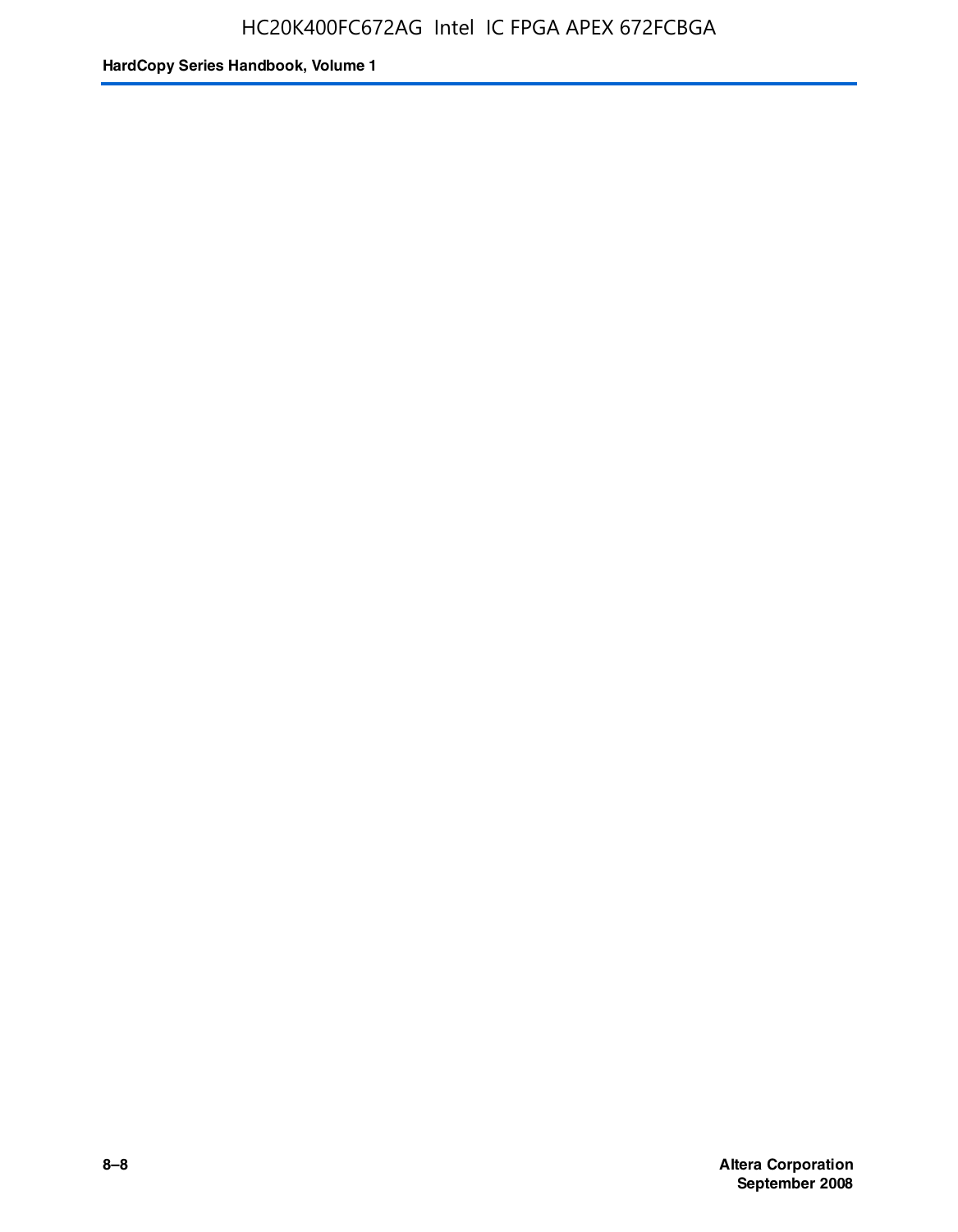

### **9. Boundary-Scan Support**

#### **H51009-2.3**

### **IEEE Std. 1149.1 (JTAG) Boundary-Scan Support**

All HardCopy devices provide JTAG boundary-scan test (BST) circuitry that complies with the IEEE Std. 1149.1-1990 specification. HardCopy® APEX™ devices support the JTAG instructions shown in Table 9–1.

**1 The BSDL files for HardCopy devices are different from the** corresponding APEX 20KE or APEX 20KC parts. Download the [correct HardCopy BSDL file from Altera's website at](http://www.altera.com)  www.altera.com.

| Table 9-1. HardCopy APEX JTAG Instructions |                                                                                                                                                                                                                                                                                |  |  |  |
|--------------------------------------------|--------------------------------------------------------------------------------------------------------------------------------------------------------------------------------------------------------------------------------------------------------------------------------|--|--|--|
| <b>JTAG Instruction</b>                    | <b>Description</b>                                                                                                                                                                                                                                                             |  |  |  |
| SAMPLE/PRELOAD                             | SAMPLE/PRELOAD allows a snapshot of signals at the device pins to be<br>captured and examined during normal device operation and permits an initial<br>data pattern to be output at the device pins. It is also used by the SignalTap <sup>®</sup><br>embedded logic analyzer. |  |  |  |
| <b>EXTEST</b>                              | Allows the external circuitry and board-level interconnections to be tested by<br>forcing a test pattern at the output pins and capturing test results at the input pins.                                                                                                      |  |  |  |
| <b>BYPASS</b>                              | Places the 1-bit bypass register between the TDI and TDO pins, which allows the<br>BST data to pass synchronously through selected devices to adjacent devices<br>during normal device operation.                                                                              |  |  |  |
| <b>USERCODE</b>                            | Selects the 32-bit USERCODE register and places it between the TDI and TDO<br>pins, allowing the USERCODE to be serially shifted out of TDO.                                                                                                                                   |  |  |  |
| <b>IDCODE</b>                              | Selects the IDCODE register and places it between the TDI and TDO pins,<br>allowing the IDCODE to be serially shifted out of TDO.                                                                                                                                              |  |  |  |

HardCopy APEX devices instruction register length is 10 bits; the USERCODE register length is 32 bits. Tables 9–2 and 9–3 show the boundary-scan register length and device IDCODE information for HardCopy devices.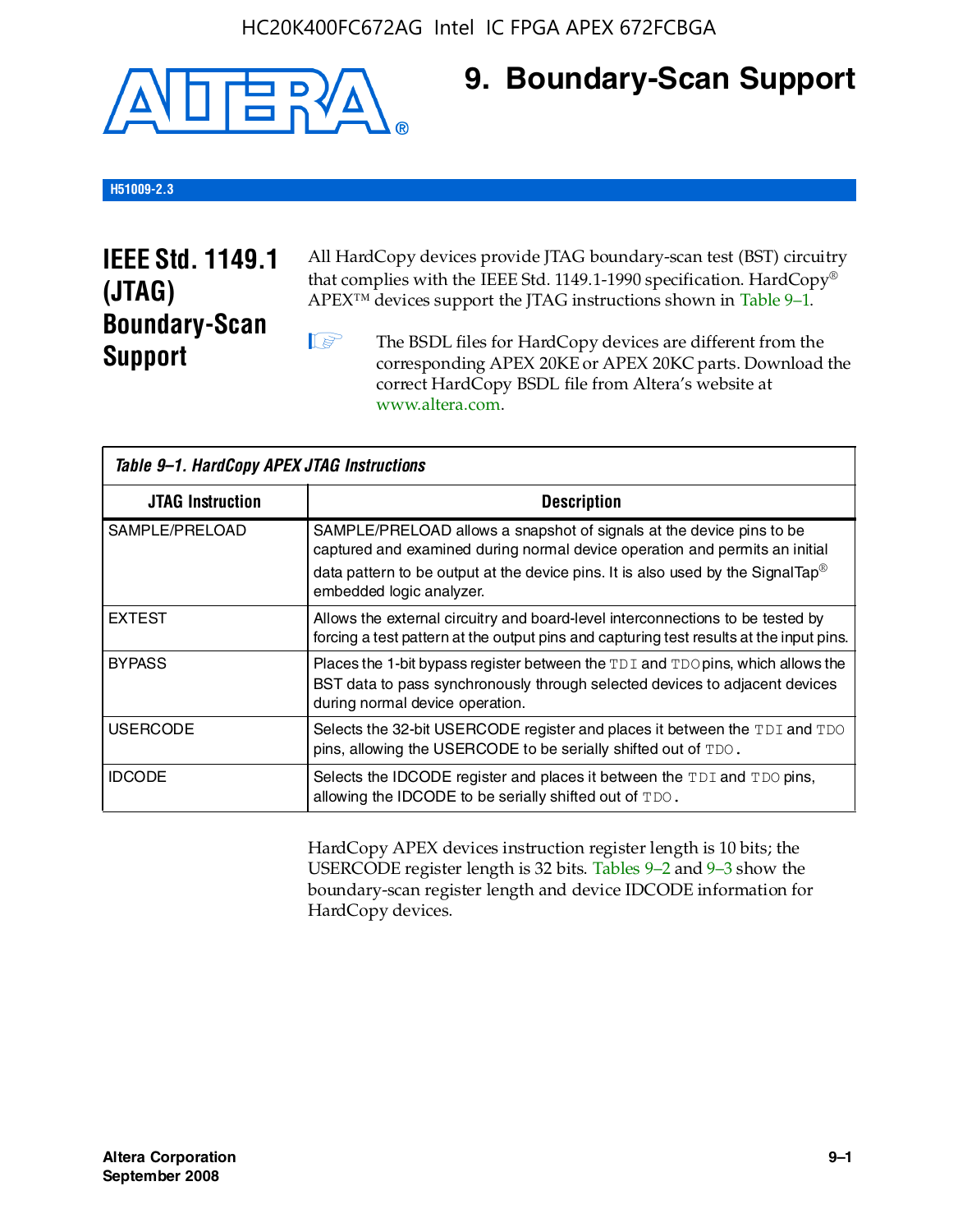#### HC20K400FC672AG Intel IC FPGA APEX 672FCBGA

#### **HardCopy Series Handbook, Volume 1**

| Table 9-2. HardCopy APEX Boundary-Scan Register Length |       |  |  |  |
|--------------------------------------------------------|-------|--|--|--|
| <b>Boundary-Scan Register Length</b><br><b>Device</b>  |       |  |  |  |
| HC20K400                                               | 1,506 |  |  |  |
| HC20K600                                               | 1,806 |  |  |  |
| HC20K1000                                              | 2,190 |  |  |  |
| HC20K1500                                              | 2.502 |  |  |  |

| Table 9–3. 32-Bit HardCopy APEX Device IDCODE |                     |                                         |                                                  |                  |  |  |  |
|-----------------------------------------------|---------------------|-----------------------------------------|--------------------------------------------------|------------------|--|--|--|
|                                               |                     | <b>IDCODE (32 Bits)</b> <i>Note (1)</i> |                                                  |                  |  |  |  |
| <b>Device</b>                                 | Version<br>(4 Bits) | Part Number (16 Bits)                   | <b>Manufacturer</b><br><b>Identity (11 Bits)</b> | 1 (1 Bit)<br>(2) |  |  |  |
| HC20K400                                      | 0000                | 1000 0100 0000 0000                     | 0110 1110<br>000                                 |                  |  |  |  |
| HC20K600                                      | 0000                | 1000 0110 0000 0000                     | 000 0110 1110                                    |                  |  |  |  |
| HC20K1000                                     | 0000                | 1001 0000 0000 0000                     | 000 0110 1110                                    |                  |  |  |  |
| HC20K1500                                     | 0000                | 1001 0101 0000<br>0000                  | 0110 1110<br>000                                 |                  |  |  |  |

*Notes to Table 9–3:*

(1) The most significant bit (MSB) is on the left.

(2) The IDCODE's least significant bit (LSB) is always 1.

Figure 9–1 shows the timing requirements for the JTAG signals.



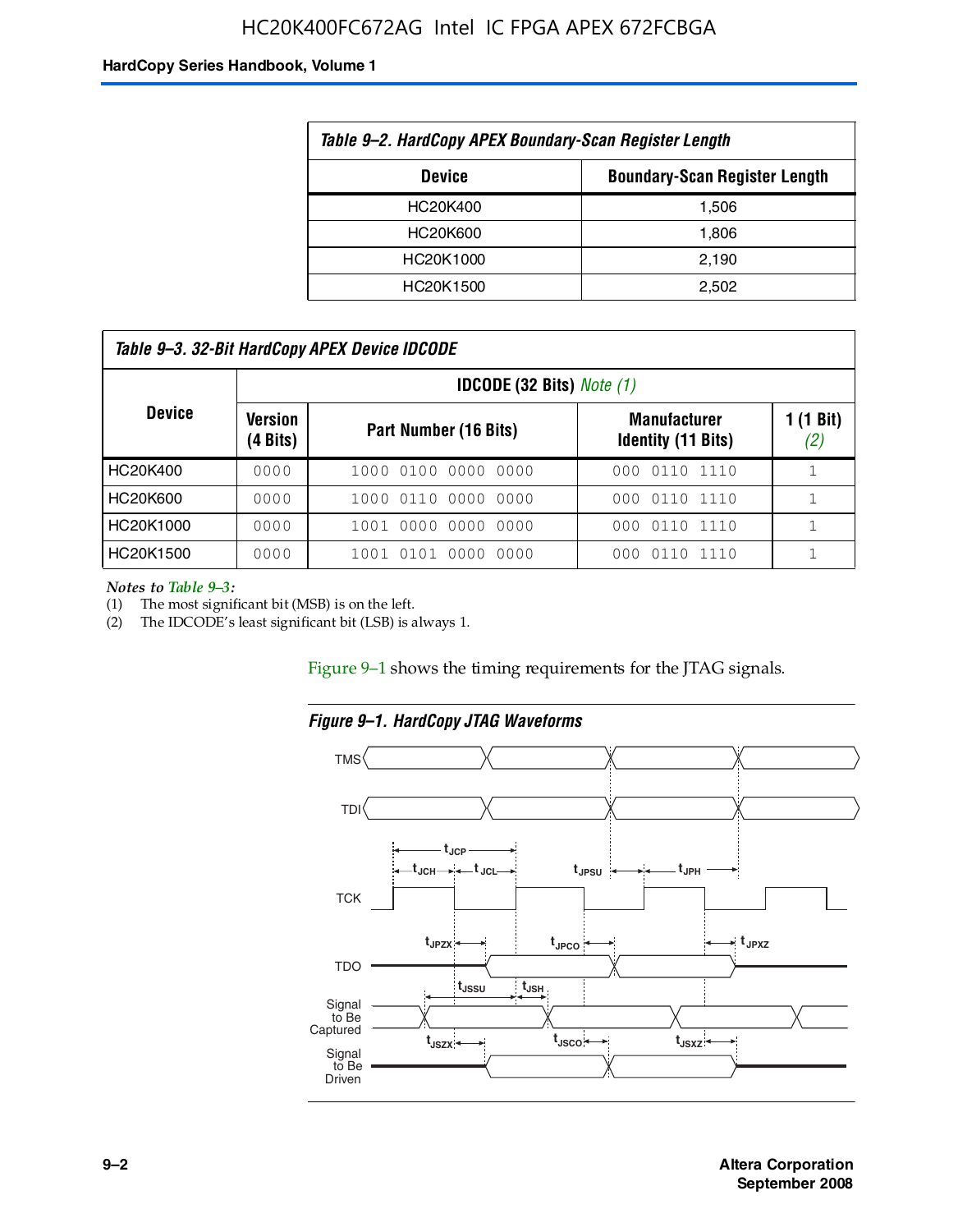Table 9–4 shows the JTAG timing parameters and values for HardCopy devices.

| Table 9–4. HardCopy APEX JTAG Timing Parameters and Values |                                                |     |     |      |  |
|------------------------------------------------------------|------------------------------------------------|-----|-----|------|--|
| <b>Symbol</b>                                              | Parameter                                      | Min | Max | Unit |  |
| t <sub>JCP</sub>                                           | <b>TCK clock period</b>                        | 100 |     | ns   |  |
| t <sub>JCH</sub>                                           | <b>TCK clock high time</b>                     | 50  |     | ns   |  |
| t <sub>JCL</sub>                                           | <b>TCK clock low time</b>                      | 50  |     | ns   |  |
| t <sub>JPSU</sub>                                          | JTAG port setup time                           | 20  |     | ns   |  |
| t <sub>JPH</sub>                                           | JTAG port hold time                            | 45  |     | ns   |  |
| t <sub>JPCO</sub>                                          | JTAG port clock to output                      |     | 25  | ns   |  |
| t <sub>JPZX</sub>                                          | JTAG port high impedance to valid output       |     | 25  | ns   |  |
| t <sub>JPXZ</sub>                                          | JTAG port valid output to high impedance       |     | 25  | ns   |  |
| t <sub>ussu</sub>                                          | Capture register setup time                    | 20  |     | ns   |  |
| t <sub>JSH</sub>                                           | Capture register hold time                     | 45  |     | ns   |  |
| t <sub>JSCO</sub>                                          | Update register clock to output                |     | 35  | ns   |  |
| t <sub>JSZX</sub>                                          | Update register high impedance to valid output |     | 35  | ns   |  |
| t <sub>JSXZ</sub>                                          | Update register valid output to high impedance |     | 35  | ns   |  |



**f** For more information about using JTAG BST circuitry in Altera devices, refer to *Application Note 39 (IEEE Std. 1149.1 (JTAG) Boundary-Scan Testing in Altera Devices*.

### **Document Revision History**

Table 9–5 shows the revision history for this chapter.

|                                            | Table 9–5. Document Revision History (Part 1 of 2) |                           |  |  |  |
|--------------------------------------------|----------------------------------------------------|---------------------------|--|--|--|
| <b>Date and Document</b><br><b>Version</b> | <b>Changes Made</b>                                | <b>Summary of Changes</b> |  |  |  |
| September 2008,<br>V <sub>2.3</sub>        | Updated chapter number and metadata.               |                           |  |  |  |
| June 2007, v2.2                            | Minor text edits.                                  |                           |  |  |  |
| December 2006<br>v2.1                      | Updated revision history.                          | Updated revision history. |  |  |  |
| March 2006                                 | Formerly chapter 11; no content change.            |                           |  |  |  |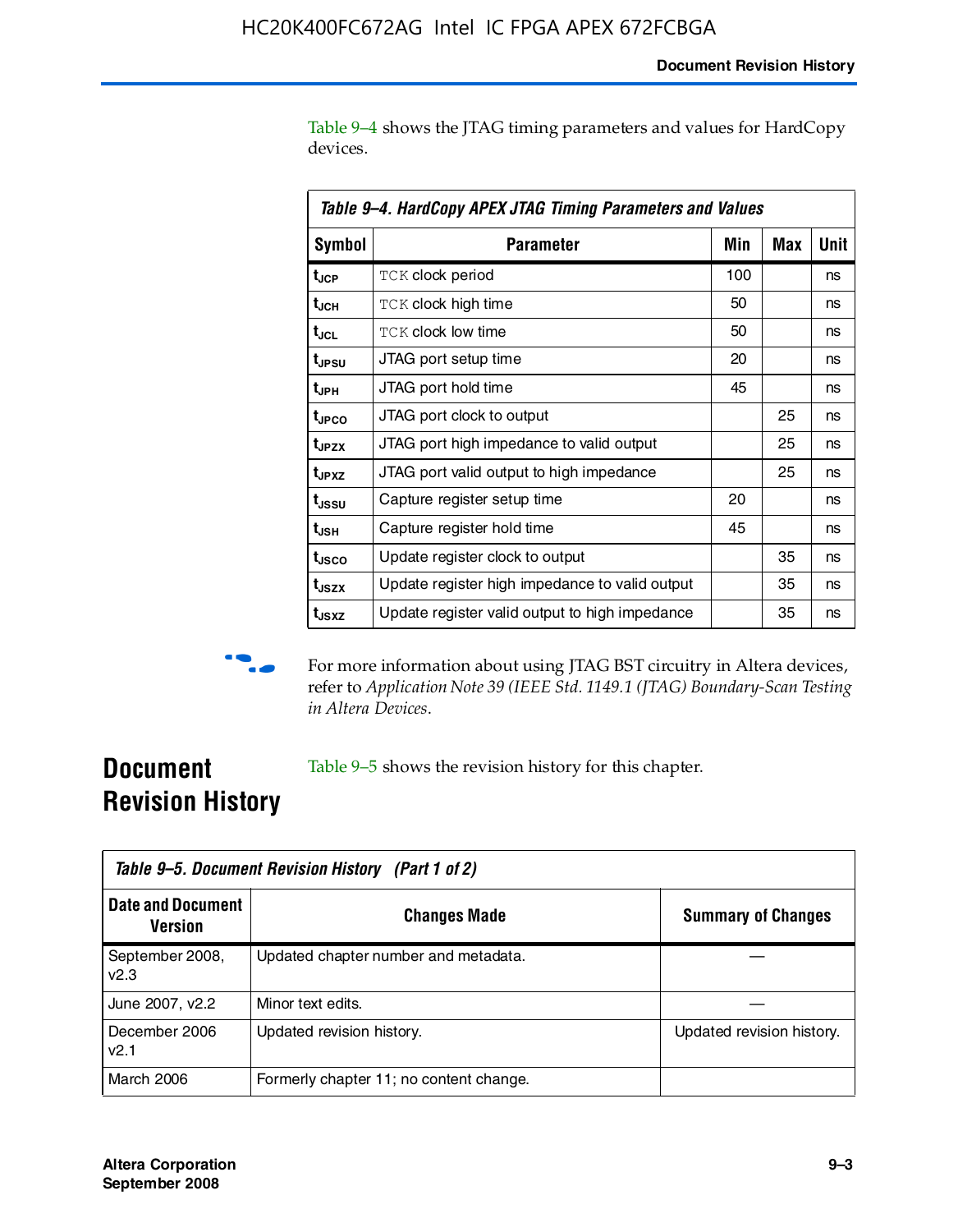| Table 9–5. Document Revision History (Part 2 of 2) |                                                                                     |                           |  |
|----------------------------------------------------|-------------------------------------------------------------------------------------|---------------------------|--|
| <b>Date and Document</b><br><b>Version</b>         | <b>Changes Made</b>                                                                 | <b>Summary of Changes</b> |  |
| January 2005<br>v2.0                               | Update device names and other minor textual changes.                                |                           |  |
| June 2003<br>v1.0                                  | Initial release of <i>Boundary-Scan Support</i> in the HardCopy<br>Device Handbook. |                           |  |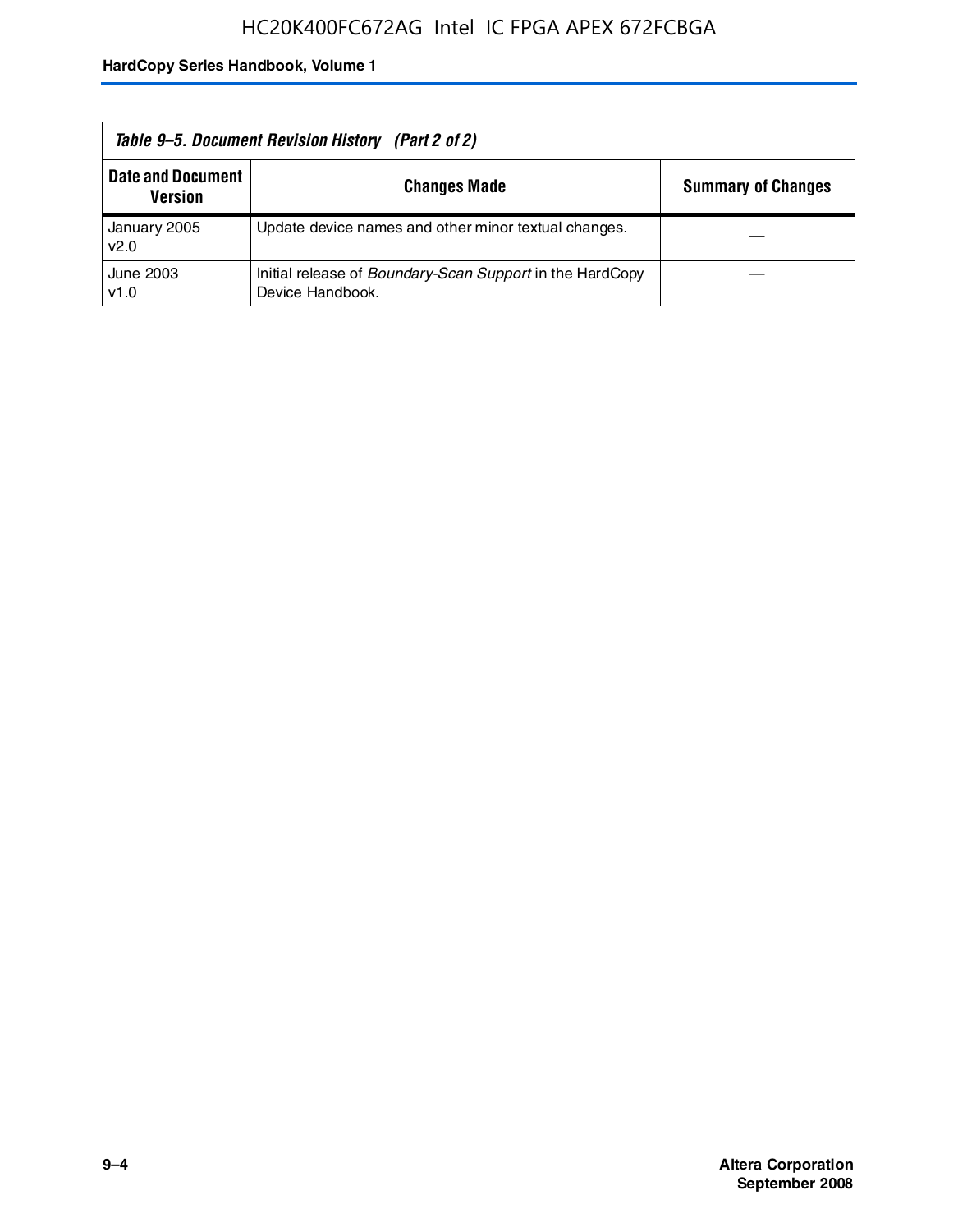

# **10. Operating Conditions**

#### **H51010-2.3**

### **Recommended Operating Conditions**

Tables 10–1 through 10–4 provide information on absolute maximum ratings, recommended operating conditions, DC operating conditions, and capacitance for 1.8-V HardCopy® APEX<sup>TM</sup> devices.

| Table 10–1. HardCopy APEX Device Absolute Maximum Ratings Note (1) |                            |                              |        |     |             |  |
|--------------------------------------------------------------------|----------------------------|------------------------------|--------|-----|-------------|--|
| Symbol                                                             | <b>Parameter</b>           | <b>Conditions</b>            | Min    | Max | <b>Unit</b> |  |
| <b>V<sub>CCINT</sub></b>                                           | Supply voltage             | With respect to ground $(2)$ | $-0.5$ | 2.5 | v           |  |
| V <sub>CCIO</sub>                                                  |                            |                              | $-0.5$ | 4.6 | v           |  |
| $V_1$                                                              | DC input voltage           |                              | $-0.5$ | 4.6 | ν           |  |
| $I_{\mathsf{OUT}}$                                                 | DC output current, per pin |                              | $-25$  | 25  | mA          |  |
| $\mathsf{T}_{\text{STG}}$                                          | Storage temperature        | No bias                      | $-65$  | 150 | °C          |  |
| $T_{\sf AMB}$                                                      | Ambient temperature        | Under bias                   | $-65$  | 135 | °C          |  |
| $\mathsf{T}_A$                                                     | Junction temperature       | BGA packages, under bias     |        | 135 | °C          |  |

| Table 10–2. HardCopy APEX Device Recommended Operating Conditions |                                                        |                    |                  |                   |              |  |  |
|-------------------------------------------------------------------|--------------------------------------------------------|--------------------|------------------|-------------------|--------------|--|--|
| Symbol                                                            | <b>Parameter</b>                                       | <b>Conditions</b>  | Min              | Max               | Unit         |  |  |
| $V_{\text{CCINT}}$                                                | Supply voltage for internal<br>logic and input buffers | (3), (4)           | 1.71<br>(1.71)   | 1.89<br>(1.89)    | $\vee$       |  |  |
| V <sub>CCIO</sub>                                                 | Supply voltage for output<br>buffers, 3.3-V operation  | (3), (4)           | 3.00<br>(3.00)   | 3.60<br>(3.60)    | $\vee$       |  |  |
|                                                                   | Supply voltage for output<br>buffers, 2.5-V operation  | (3), (4)           | 2.375<br>(2.375) | 2.625<br>(2.625)  | $\vee$       |  |  |
| $V_1$                                                             | Input voltage                                          | (2), (5)           | $-0.5$           | 4.1               | $\vee$       |  |  |
| $V_{\rm O}$                                                       | Output voltage                                         |                    | 0                | V <sub>CCIO</sub> | $\vee$       |  |  |
| $T_{\rm J}$                                                       | Junction temperature                                   | For commercial use | 0                | 85                | $^{\circ}$ C |  |  |
|                                                                   |                                                        | For industrial use | $-40$            | 100               | $^{\circ}$ C |  |  |
| $t_{R}$                                                           | Input rise time (10% to 90%)                           |                    |                  | 40                | ns           |  |  |
| $t_F$                                                             | Input fall time $(90\% \text{ to } 10\%)$              |                    |                  | 40                | ns           |  |  |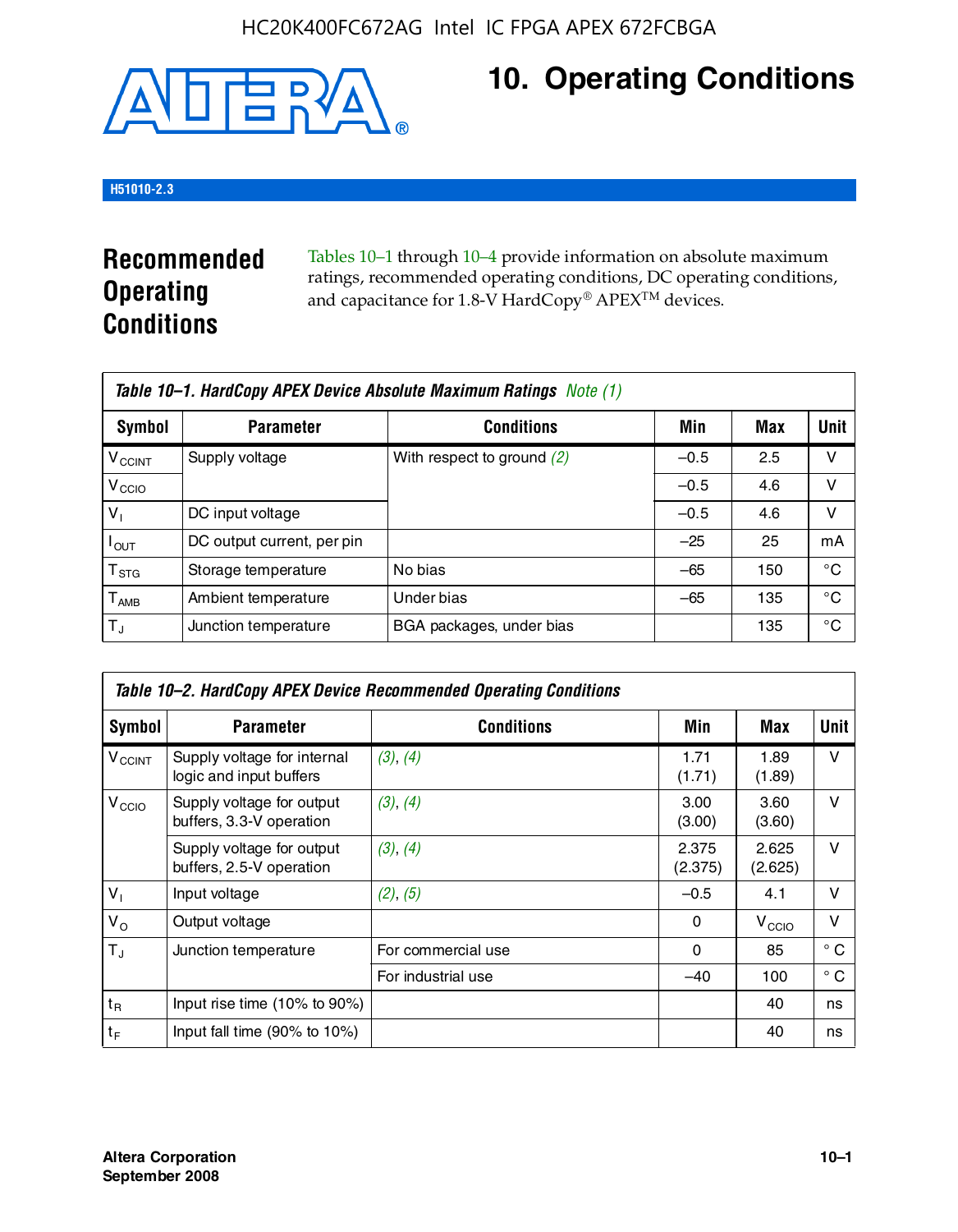### HC20K400FC672AG Intel IC FPGA APEX 672FCBGA

|                 | Table 10–3. HardCopy APEX Device DC Operating Conditions (Part 1 of 2) Notes $(6)$ , $(7)$ , $(8)$ |                                                                        |                                          |            |                                         |             |
|-----------------|----------------------------------------------------------------------------------------------------|------------------------------------------------------------------------|------------------------------------------|------------|-----------------------------------------|-------------|
| Symbol          | <b>Parameter</b>                                                                                   | <b>Conditions</b>                                                      | Min                                      | <b>Typ</b> | Max                                     | <b>Unit</b> |
| $V_{\text{IH}}$ | High-level LVTTL, CMOS, or<br>3.3-V PCI input voltage                                              |                                                                        | 1.7,<br>$0.5 \times V_{\text{CCIO}}$ (8) |            | 4.1                                     | V           |
| $V_{IL}$        | Low-level LVTTL, CMOS, or<br>3.3-V PCI input voltage                                               |                                                                        | $-0.5$                                   |            | 0.8,<br>$0.3 \times V_{\text{CCIO}}(8)$ | v           |
| $V_{OH}$        | 3.3-V high-level LVTTL output<br>voltage                                                           | $I_{OH} = -12$ mA DC,<br>$V_{\text{CCIO}} = 3.00 \text{ V} (9)$        | 2.4                                      |            |                                         | v           |
|                 | 3.3-V high-level LVCMOS<br>output voltage                                                          | $I_{OH} = -0.1$ mA DC,<br>$V_{\text{CCIO}} = 3.00 V (9)$               | $V_{\text{CCIO}} - 0.2$                  |            |                                         | v           |
|                 | 3.3-V high-level PCI output<br>voltage                                                             | $I_{OH} = -0.5$ mA DC,<br>$V_{\text{CCIO}} = 3.00$ to 3.60 V<br>(9)    | $0.9 \times V_{\text{CCIO}}$             |            |                                         | v           |
|                 | 2.5-V high-level output<br>voltage                                                                 | $I_{OH} = -0.1$ mA DC,<br>$V_{\text{CCIO}} = 2.30 V (9)$               | 2.1                                      |            |                                         | v           |
|                 |                                                                                                    | $I_{OH} = -1$ mA DC,<br>$V_{\text{CCIO}} = 2.30 \text{ V} (9)$         | 2.0                                      |            |                                         | v           |
|                 |                                                                                                    | $I_{OH} = -2$ mA DC,<br>$V_{\text{CCIO}} = 2.30 \text{ V} (9)$         | 1.7                                      |            |                                         | v           |
| $V_{OL}$        | 3.3-V low-level LVTTL output<br>voltage                                                            | $I_{OL}$ = 12 mA DC,<br>$V_{\text{CCIO}} = 3.00 V (10)$                |                                          |            | 0.4                                     | v           |
|                 | 3.3-V low-level LVCMOS<br>output voltage                                                           | $I_{OL} = 0.1$ mA DC,<br>$V_{\text{CCIO}} = 3.00 \text{ V} (10)$       |                                          |            | 0.2                                     | v           |
|                 | 3.3-V low-level PCI output<br>voltage                                                              | $I_{OL}$ = 1.5 mA DC,<br>$V_{\text{CCIO}} = 3.00$ to 3.60 V<br>(10)    |                                          |            | $0.1 \times V_{\text{CCIO}}$            | v           |
|                 | 2.5-V low-level output voltage                                                                     | $I_{OL} = 0.1$ mA DC,<br>$V_{\text{CCIO}} = 2.30 \text{ V} (10)$       |                                          |            | 0.2                                     | v           |
|                 |                                                                                                    | $I_{OL}$ = 1 mA DC,<br>$V_{\text{CCIO}} = 2.30 V (10)$                 |                                          |            | 0.4                                     | v           |
|                 |                                                                                                    | $I_{OL}$ = 2 mA DC,<br>$V_{\text{CCIO}} = 2.30 \text{ V} (10)$         |                                          |            | 0.7                                     | v           |
| Ъ.              | Input pin leakage current (11)                                                                     | $V_1 = 4.1$ to -0.5 V                                                  | -10                                      |            | 10                                      | μA          |
| $I_{OZ}$        | Tri-stated I/O pin leakage<br>current (11)                                                         | $V_0 = 4.1$ to -0.5 V                                                  | $-10$                                    |            | 10                                      | μA          |
| $I_{CC0}$       | $V_{CC}$ supply current (standby)<br>(All ESBs in power-down<br>mode)                              | $V_1$ = ground, no load,<br>no toggling inputs,<br>-7 speed grade      |                                          | 10         |                                         | mA          |
|                 |                                                                                                    | $V_1$ = ground, no load,<br>no toggling inputs,<br>-8, -9 speed grades |                                          | 5          |                                         | mA          |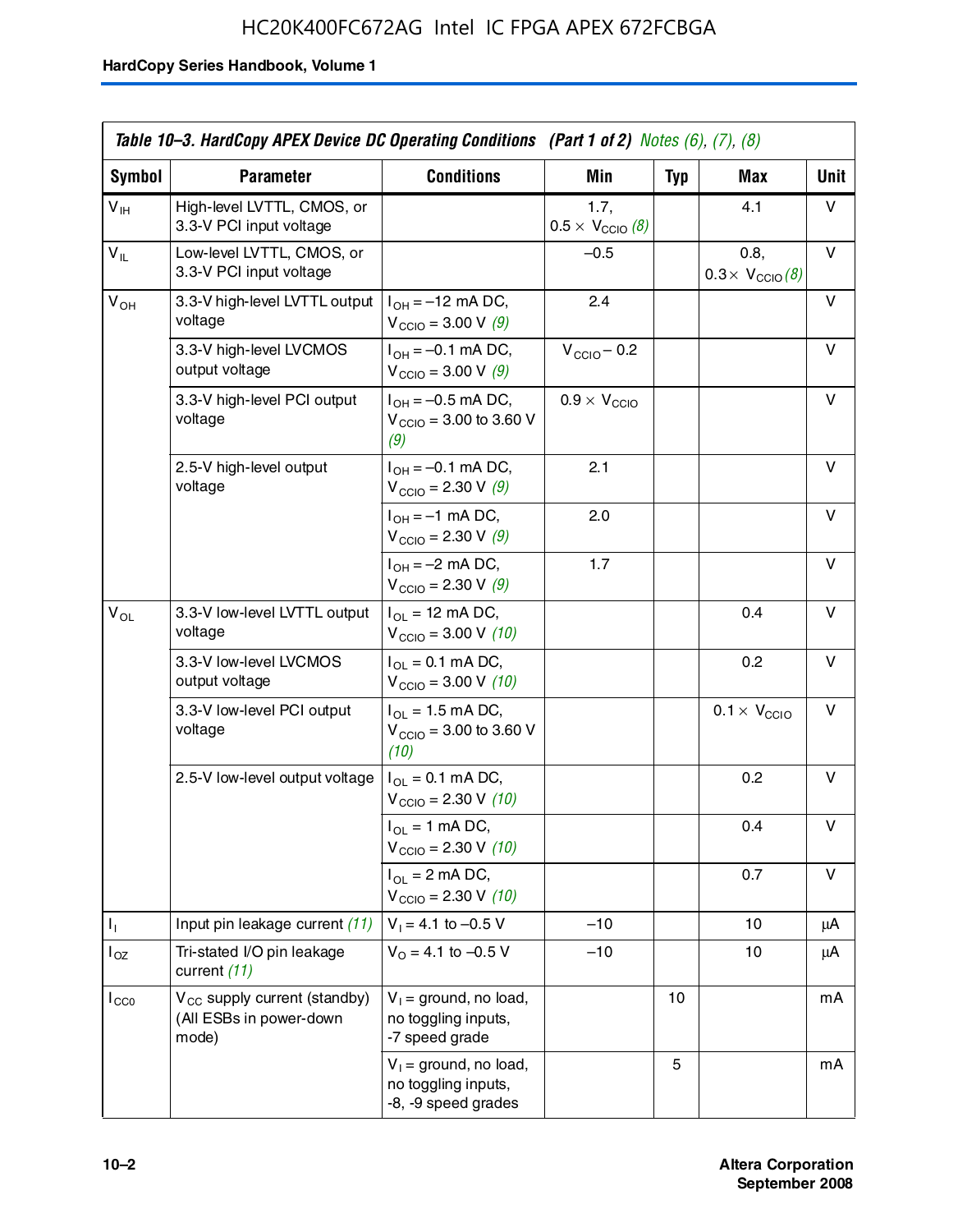#### **Recommended Operating Conditions**

|            | Table 10-3. HardCopy APEX Device DC Operating Conditions (Part 2 of 2) Notes (6), (7), (8) |                                          |     |     |     |           |  |  |
|------------|--------------------------------------------------------------------------------------------|------------------------------------------|-----|-----|-----|-----------|--|--|
| Symbol     | <b>Parameter</b>                                                                           | <b>Conditions</b>                        | Min | Typ | Max | Unit      |  |  |
| $R_{CONF}$ | Value of I/O pin pull-up                                                                   | $V_{\text{CCIO}} = 3.0 V (12)$           | 20  |     | 50  | $k\Omega$ |  |  |
|            | resistor before and during<br>configuration emulation                                      | $V_{\text{CCIO}} = 2.375 \text{ V}$ (12) | 30  |     | 80  | $k\Omega$ |  |  |
|            |                                                                                            | $V_{\text{CCIO}} = 1.71 \text{ V}$ (12)  | 60  |     | 150 | $k\Omega$ |  |  |

|                    | <b>Table 10–4. HardCopy APEX Device Capacitance</b> Note (13) |                              |     |     |     |  |
|--------------------|---------------------------------------------------------------|------------------------------|-----|-----|-----|--|
| Symbol             | <b>Parameter</b>                                              | <b>Conditions</b>            | Min | Typ | Max |  |
| $C_{\text{IN}}$    | Input capacitance                                             | $V_{IN} = 0$ V, f = 1.0 MHz  |     | 8   | pF  |  |
| $C_{\text{INCLK}}$ | Input capacitance on<br>dedicated clock pin                   | $V_{IN} = 0$ V, f = 1.0 MHz  |     | 12  | pF  |  |
| $C_{\text{OUT}}$   | Output capacitance                                            | $V_{OUT} = 0$ V, f = 1.0 MHz |     | 8   | pF  |  |

#### *Notes to Table 10–1 through 10–4:*

- (1) Refer to the *Operating Requirements for Altera Devices Data Sheet*.
- (2) Minimum DC input is –0.5 V. During transitions, the inputs may undershoot to –0.5 V or overshoot to 4.6 V for input currents less than 100 mA and periods shorter than 20 ns.
- (3) Numbers in parentheses are for industrial-temperature-range devices.
- (4) Maximum  $V_{CC}$  rise time is 100 ms, and  $V_{CC}$  must rise monotonically.
- (5) All pins (including dedicated inputs, clock, I/O, and JTAG pins) may be driven before  $V_{\text{CCINT}}$  and  $V_{\text{CCIO}}$  are powered.
- (6) Typical values are for  $T_A = 25^{\circ}$  C,  $V_{CCTNT} = 1.8$  V, and  $V_{CCTO} = 1.8$  V, 2.5 V, or 3.3 V.
- (7) These values are specified under the HardCopy device recommended operating conditions, as shown in Table 10–2 on page 10–1.
- (8) Refer to *AN 117: Using Selectable I/O Standards in Altera Devices* for the V<sub>IH</sub>, V<sub>IL</sub>, V<sub>OH</sub>, V<sub>OL</sub>, and I<sub>I</sub> parameters when  $V_{\text{CCIO}} = 1.8 \text{ V}$ .
- (9) The APEX 20KE input buffers are compatible with 1.8-V, 2.5-V and 3.3-V (LVTTL and LVCMOS) signals. Additionally, the input buffers are 3.3-V PCI compliant. Input buffers also meet specifications for GTL+, CTT, AGP, SSTL-2, SSTL-3, and HSTL.
- (10) The  $I_{OH}$  parameter refers to high-level TTL, PCI, or CMOS output current.
- (11) This value is specified for normal device operation. The value may vary during power-up.
- (12) Pin pull-up resistance values will be lower if an external source drives the pin higher than  $V_{CCIO}$ .
- (13) Capacitance is sample-tested only.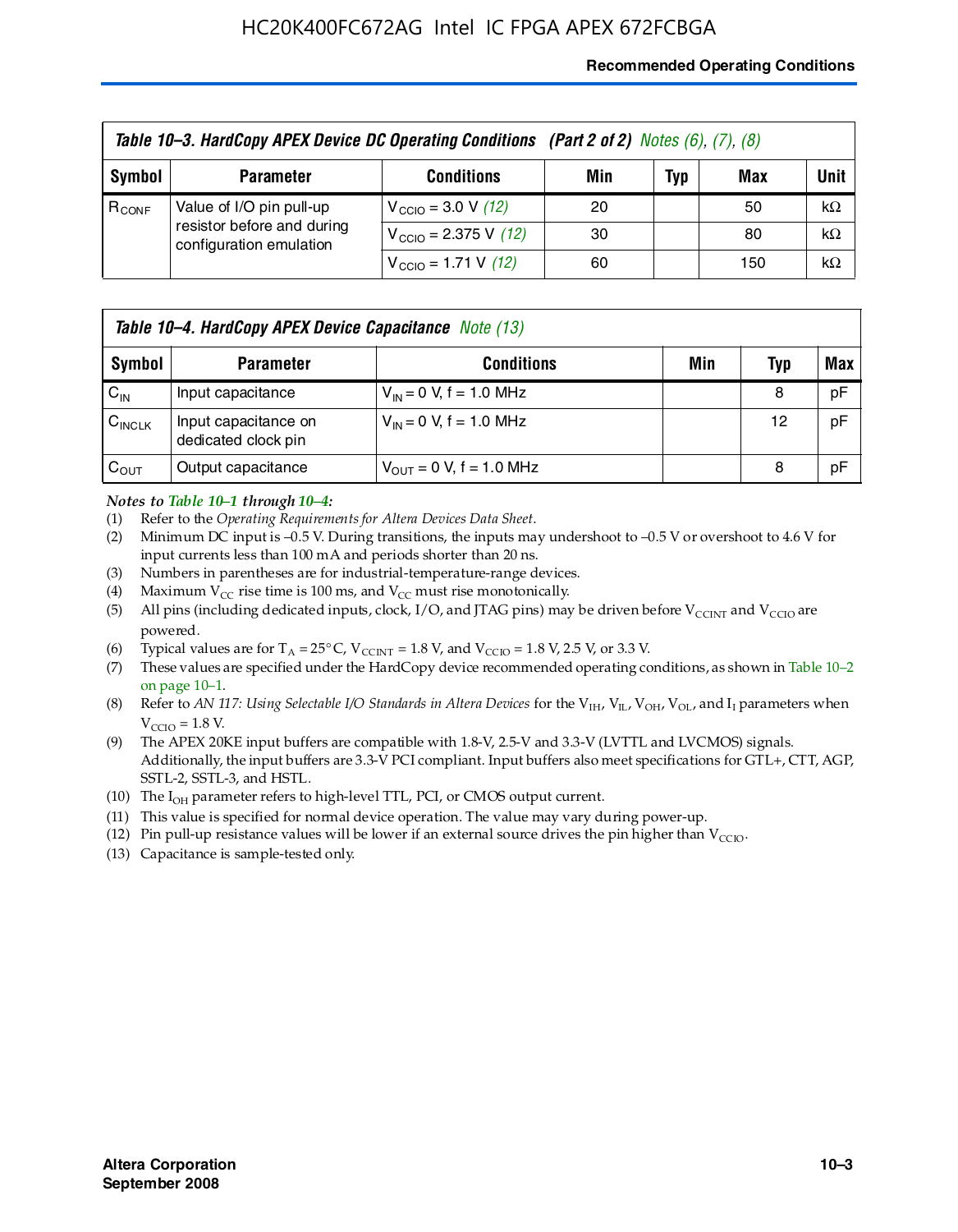Tables 10–5 through 10–20 list the DC operating specifications for the supported I/O standards. These tables list minimal specifications only; HardCopy devices may exceed these specifications.

|                   | Table 10-5. LVTTL I/O Specifications |                                                                 |                |                         |              |  |  |  |  |
|-------------------|--------------------------------------|-----------------------------------------------------------------|----------------|-------------------------|--------------|--|--|--|--|
| <b>Symbol</b>     | <b>Parameter</b>                     | <b>Conditions</b>                                               | <b>Minimum</b> | <b>Maximum</b>          | <b>Units</b> |  |  |  |  |
| V <sub>CCIO</sub> | Output supply<br>voltage             |                                                                 | 3.0            | 3.6                     | v            |  |  |  |  |
| $V_{\text{IH}}$   | High-level input<br>voltage          |                                                                 | 2.0            | $V_{\text{CCIO}} + 0.3$ | v            |  |  |  |  |
| $V_{IL}$          | Low-level input<br>voltage           |                                                                 | $-0.3$         | 0.8                     | v            |  |  |  |  |
| J,                | Input pin leakage<br>current         | $V_{IN} = 0$ V or 3.3 V                                         | $-10$          | 10                      | μA           |  |  |  |  |
| $V_{OH}$          | High-level output<br>voltage         | $I_{OH} = -12$ mA,<br>$V_{\text{CCIO}} = 3.0 V (1)$             | 2.4            |                         | v            |  |  |  |  |
| $V_{OL}$          | Low-level output<br>voltage          | $I_{\Omega I} = 12 \text{ mA}$<br>$V_{\text{CCIO}} = 3.0 V (2)$ |                | 0.4                     | $\vee$       |  |  |  |  |

|                   | Table 10-6. LVCMOS I/O Specifications |                                                           |                         |                         |              |  |  |  |  |
|-------------------|---------------------------------------|-----------------------------------------------------------|-------------------------|-------------------------|--------------|--|--|--|--|
| <b>Symbol</b>     | <b>Parameter</b>                      | <b>Conditions</b>                                         | <b>Minimum</b>          | <b>Maximum</b>          | <b>Units</b> |  |  |  |  |
| V <sub>CCIO</sub> | Power supply<br>voltage range         |                                                           | 3.0                     | 3.6                     | v            |  |  |  |  |
| $V_{\text{IH}}$   | High-level input<br>voltage           |                                                           | 2.0                     | $V_{\text{CCIO}} + 0.3$ | $\vee$       |  |  |  |  |
| $V_{IL}$          | Low-level input<br>voltage            |                                                           | $-0.3$                  | 0.8                     | $\vee$       |  |  |  |  |
| H,                | Input pin leakage<br>current          | $V_{IN} = 0$ V or 3.3 V                                   | $-10$                   | 10                      | μA           |  |  |  |  |
| $V_{OH}$          | High-level output<br>voltage          | $V_{\text{CCIO}} = 3.0 V$<br>$I_{OH} = -0.1$ mA $(1)$     | $V_{\text{CCIO}} - 0.2$ |                         | $\vee$       |  |  |  |  |
| $V_{OL}$          | Low-level output<br>voltage           | $V_{\text{CCIO}} = 3.0 V$<br>$I_{\text{OL}} = 0.1$ mA (2) |                         | 0.2                     | $\vee$       |  |  |  |  |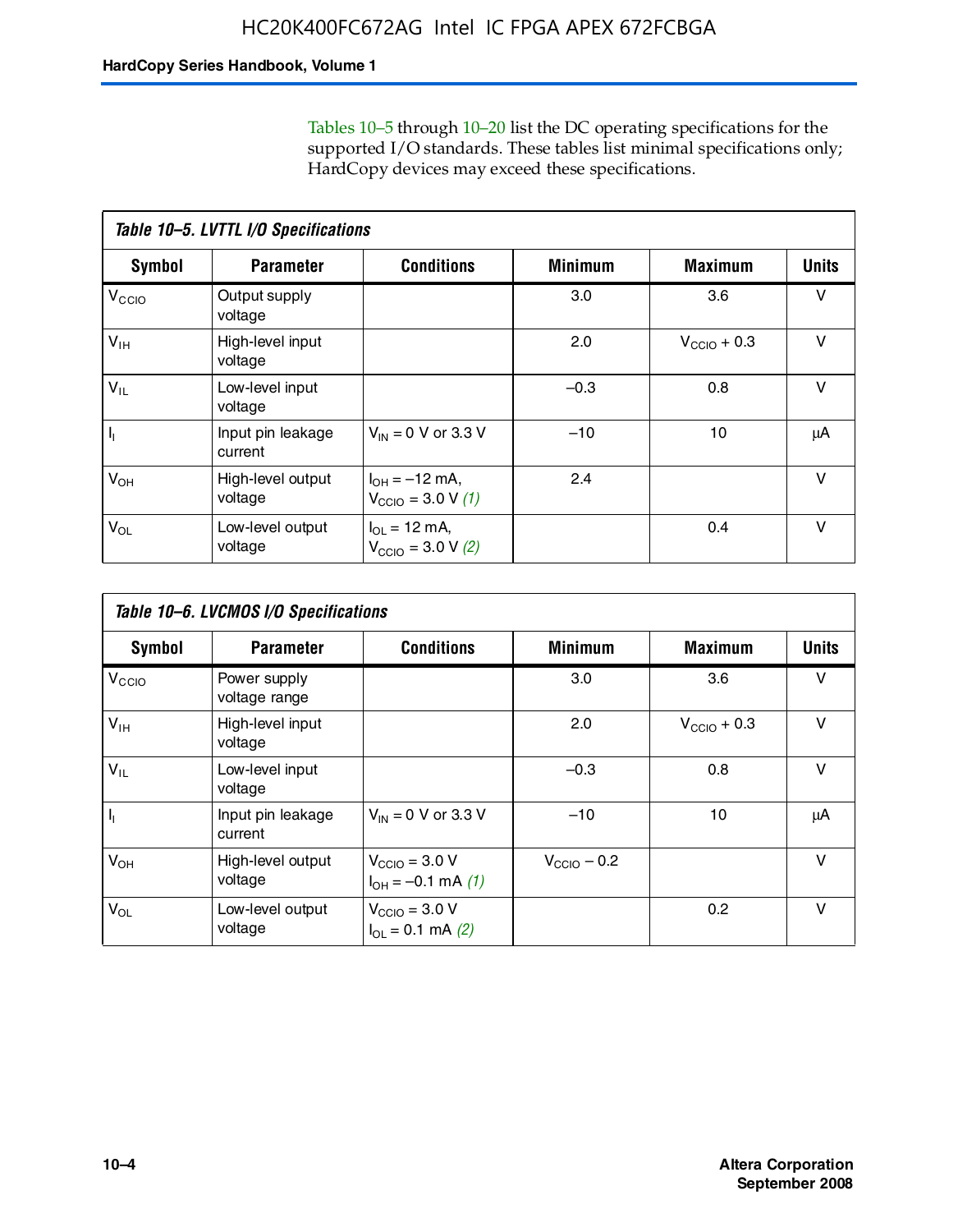#### **Recommended Operating Conditions**

|                   | Table 10-7. 2.5-V I/O Specifications |                             |                |                         |              |
|-------------------|--------------------------------------|-----------------------------|----------------|-------------------------|--------------|
| Symbol            | <b>Parameter</b>                     | <b>Conditions</b>           | <b>Minimum</b> | <b>Maximum</b>          | <b>Units</b> |
| V <sub>CCIO</sub> | Output supply<br>voltage             |                             | 2.375          | 2.625                   | v            |
| $V_{\text{IH}}$   | High-level input<br>voltage          |                             | 1.7            | $V_{\text{CCIO}} + 0.3$ | $\vee$       |
| $V_{IL}$          | Low-level input<br>voltage           |                             | $-0.3$         | 0.7                     | $\vee$       |
| $\mathbf{l}_1$    | Input pin leakage<br>current         | $V_{IN} = 0$ V or 3.3 V     | $-10$          | 10                      | μA           |
| $V_{OH}$          | High-level output                    | $I_{OH} = -0.1$ mA $(1)$    | 2.1            |                         | $\vee$       |
|                   | voltage                              | $I_{OH} = -1$ mA (1)        | 2.0            |                         | V            |
|                   |                                      | $I_{OH} = -2$ mA (1)        | 1.7            |                         | v            |
| $V_{OL}$          | Low-level output                     | $I_{\Omega} = 0.1$ mA $(2)$ |                | 0.2                     | v            |
|                   | voltage                              | $I_{OL} = 1$ mA (2)         |                | 0.4                     | $\vee$       |
|                   |                                      | $I_{OL} = 2$ mA (2)         |                | 0.7                     | v            |

|                   | Table 10-8. 1.8-V I/O Specifications |                         |                               |                               |              |  |  |  |  |
|-------------------|--------------------------------------|-------------------------|-------------------------------|-------------------------------|--------------|--|--|--|--|
| Symbol            | <b>Parameter</b>                     | <b>Conditions</b>       | <b>Minimum</b>                | <b>Maximum</b>                | <b>Units</b> |  |  |  |  |
| $V_{\text{CCIO}}$ | Output supply<br>voltage             |                         | 1.7                           | 1.9                           | $\vee$       |  |  |  |  |
| $V_{\text{IH}}$   | High-level input<br>voltage          |                         | $0.65 \times V_{\text{CCIO}}$ | $V_{\text{CCIO}} + 0.3$       | v            |  |  |  |  |
| $V_{IL}$          | Low-level input<br>voltage           |                         |                               | $0.35 \times V_{\text{CCIO}}$ | $\vee$       |  |  |  |  |
| $\mathbf{l}_{1}$  | Input pin leakage<br>current         | $V_{IN} = 0$ V or 3.3 V | $-10$                         | 10                            | μA           |  |  |  |  |
| $V_{OH}$          | High-level output<br>voltage         | $I_{OH} = -2$ mA (1)    | $V_{\text{CCIO}} - 0.45$      |                               | v            |  |  |  |  |
| $V_{OL}$          | Low-level output<br>voltage          | $I_{\Omega}$ = 2 mA (2) |                               | 0.45                          | $\vee$       |  |  |  |  |

| Table 10-9. 3.3-V PCI Specifications (Part 1 of 2) |                             |                   |                              |                |                         |       |  |
|----------------------------------------------------|-----------------------------|-------------------|------------------------------|----------------|-------------------------|-------|--|
| Symbol                                             | <b>Parameter</b>            | <b>Conditions</b> | <b>Minimum</b>               | <b>Typical</b> | <b>Maximum</b>          | Units |  |
| V <sub>CIO</sub>                                   | I/O supply voltage          |                   | 3.0                          | 3.3            | 3.6                     |       |  |
| $V_{\text{IH}}$                                    | High-level input<br>voltage |                   | $0.5 \times V_{\text{CCIO}}$ |                | $V_{\text{CCIO}} + 0.5$ |       |  |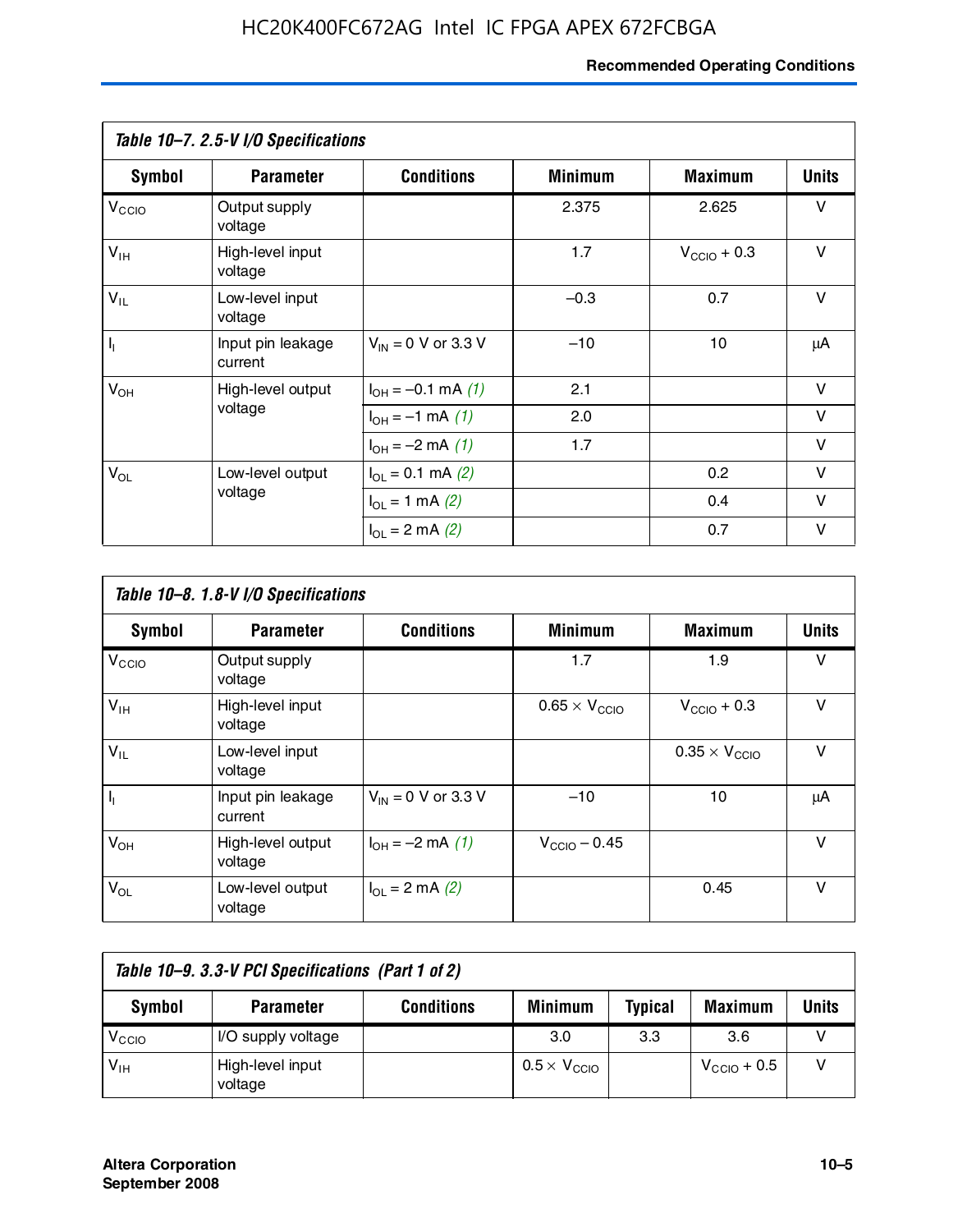### HC20K400FC672AG Intel IC FPGA APEX 672FCBGA

| Table 10–9. 3.3-V PCI Specifications (Part 2 of 2) |                              |                                        |                              |         |                              |              |  |
|----------------------------------------------------|------------------------------|----------------------------------------|------------------------------|---------|------------------------------|--------------|--|
| Symbol                                             | <b>Parameter</b>             | <b>Conditions</b>                      | <b>Minimum</b>               | Typical | <b>Maximum</b>               | <b>Units</b> |  |
| $V_{IL}$                                           | Low-level input<br>voltage   |                                        | $-0.5$                       |         | $0.3 \times V_{\text{CCIO}}$ | v            |  |
|                                                    | Input pin leakage<br>current | $0 < V_{IN} < V_{CCIO}$                | $-10$                        |         | 10                           | μA           |  |
| $V_{OH}$                                           | High-level output<br>voltage | $I_{\text{OUT}} = -500 \mu A$          | $0.9 \times V_{\text{CCIO}}$ |         |                              | v            |  |
| $V_{OL}$                                           | Low-level output<br>voltage  | $I_{\text{OUT}} = 1,500 \,\mu\text{A}$ |                              |         | $0.1 \times V_{\text{CCIO}}$ | v            |  |

| Table 10-10. 3.3-V PCI-X Specifications |                              |                               |                              |                |                               |              |  |
|-----------------------------------------|------------------------------|-------------------------------|------------------------------|----------------|-------------------------------|--------------|--|
| <b>Symbol</b>                           | <b>Parameter</b>             | <b>Conditions</b>             | <b>Minimum</b>               | <b>Typical</b> | <b>Maximum</b>                | <b>Units</b> |  |
| V <sub>CCIO</sub>                       | Output supply<br>voltage     |                               | 3.0                          | 3.3            | 3.6                           | v            |  |
| V <sub>IH</sub>                         | High-level input<br>voltage  |                               | $0.5 \times V_{\text{CCIO}}$ |                | $V_{\text{CCIO}} + 0.5$       | $\vee$       |  |
| $V_{IL}$                                | Low-level input<br>voltage   |                               | $-0.5$                       |                | $0.35 \times V_{\text{CCIO}}$ | $\vee$       |  |
| $V_{IPU}$                               | Input pull-up voltage        |                               | $0.7 \times V_{\text{CCIO}}$ |                |                               | $\vee$       |  |
| $I_{\rm IL}$                            | Input pin leakage<br>current | $0 < V_{IN} < V_{CGIO}$       | $-10.0$                      |                | 10.0                          | μA           |  |
| $V_{OH}$                                | High-level output<br>voltage | $I_{\text{OUT}} = -500 \mu A$ | $0.9 \times V_{\text{CCIO}}$ |                |                               | $\vee$       |  |
| $V_{OL}$                                | Low-level output<br>voltage  | $I_{\text{OUT}} = 1500 \mu A$ |                              |                | $0.1 \times V_{\text{CCIO}}$  | $\vee$       |  |
| L <sub>PIN</sub>                        | Pin Inductance               |                               |                              |                | 15.0                          | nH           |  |

| Table 10-11. 3.3-V LVDS I/O Specifications (Part 1 of 2) |                                           |                    |                |                |                |              |  |
|----------------------------------------------------------|-------------------------------------------|--------------------|----------------|----------------|----------------|--------------|--|
| Symbol                                                   | <b>Parameter</b>                          | <b>Conditions</b>  | <b>Minimum</b> | <b>Typical</b> | <b>Maximum</b> | <b>Units</b> |  |
| V <sub>CIO</sub>                                         | I/O supply voltage                        |                    | 3.135          | 3.3            | 3.465          | v            |  |
| $V_{OD}$                                                 | Differential output<br>voltage            | $R_1 = 100 \Omega$ | 250            |                | 450            | mV           |  |
| $V_{OD}$                                                 | Change in VOD<br>between high and<br>low  | $R_1 = 100 \Omega$ |                |                | 50             | mV           |  |
| $V_{OS}$                                                 | Output offset voltage $ R_1 = 100 \Omega$ |                    | 1.125          | 1.25           | 1.375          |              |  |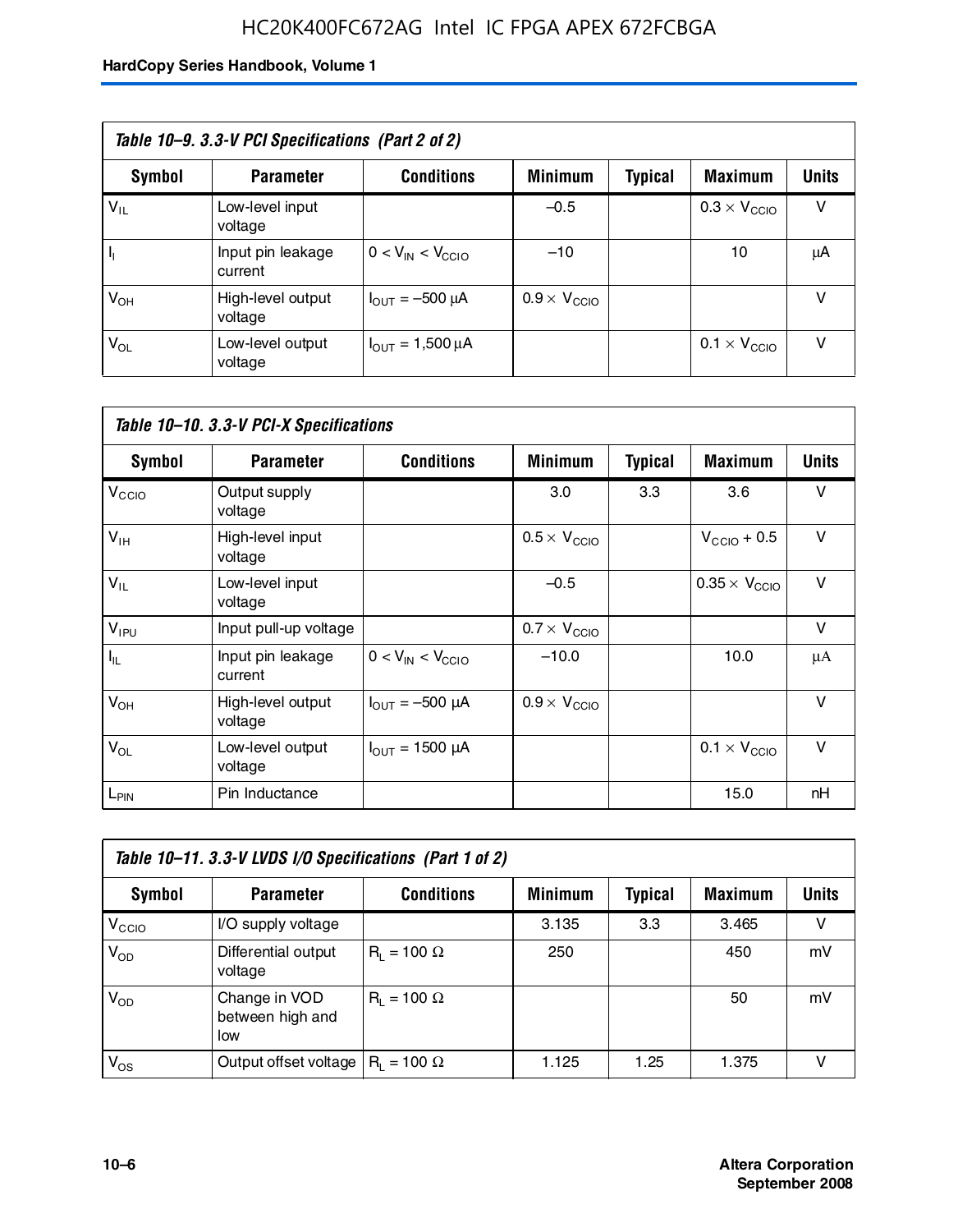#### **Recommended Operating Conditions**

| Table 10-11. 3.3-V LVDS I/O Specifications (Part 2 of 2) |                                                                              |                    |                |                |                |              |
|----------------------------------------------------------|------------------------------------------------------------------------------|--------------------|----------------|----------------|----------------|--------------|
| Symbol                                                   | <b>Parameter</b>                                                             | <b>Conditions</b>  | <b>Minimum</b> | <b>Typical</b> | <b>Maximum</b> | <b>Units</b> |
| $V_{OS}$                                                 | Change in VOS<br>between high and<br>low                                     | $R_1 = 100 \Omega$ |                |                | 50             | mV           |
| V <sub>TH</sub>                                          | Differential input<br>threshold                                              | $V_{CM}$ = 1.2 V   | $-100$         |                | 100            | mV           |
| $V_{IN}$                                                 | Receiver input<br>voltage range                                              |                    | 0.0            |                | 2.4            | v            |
| $R_{\perp}$                                              | Receiver differential<br>input resistor<br>(external to<br>APEX 20K devices) |                    | 90             | 100            | 110            | Ω            |

| Table 10-12. GTL+ I/O Specifications |                             |                          |                 |                |                 |              |  |
|--------------------------------------|-----------------------------|--------------------------|-----------------|----------------|-----------------|--------------|--|
| <b>Symbol</b>                        | <b>Parameter</b>            | <b>Conditions</b>        | <b>Minimum</b>  | <b>Typical</b> | <b>Maximum</b>  | <b>Units</b> |  |
| $V_{TT}$                             | Termination voltage         |                          | 1.35            | 1.5            | 1.65            | v            |  |
| $V_{REF}$                            | Reference voltage           |                          | 0.88            | 1.0            | 1.12            | $\vee$       |  |
| $V_{IH}$                             | High-level input<br>voltage |                          | $V_{REF}$ + 0.1 |                |                 | $\vee$       |  |
| $V_{IL}$                             | Low-level input<br>voltage  |                          |                 |                | $V_{BFF}$ – 0.1 | $\vee$       |  |
| $V_{OL}$                             | Low-level output<br>voltage | $I_{\Omega}$ = 36 mA (2) |                 |                | 0.65            | $\vee$       |  |

| Table 10–13. SSTL-2 Class I Specifications (Part 1 of 2) |                             |                   |                  |           |                         |              |  |
|----------------------------------------------------------|-----------------------------|-------------------|------------------|-----------|-------------------------|--------------|--|
| Symbol                                                   | <b>Parameter</b>            | <b>Conditions</b> | <b>Minimum</b>   | Typical   | <b>Maximum</b>          | <b>Units</b> |  |
| V <sub>CCIO</sub>                                        | I/O supply voltage          |                   | 2.375            | 2.5       | 2.625                   | v            |  |
| $V_{TT}$                                                 | Termination voltage         |                   | $V_{REF}$ – 0.04 | $V_{REF}$ | $V_{REF}$ + 0.04        | v            |  |
| $V_{BEF}$                                                | Reference voltage           |                   | 1.15             | 1.25      | 1.35                    | v            |  |
| $V_{IH}$                                                 | High-level input<br>voltage |                   | $V_{REF}$ + 0.18 |           | $V_{\text{CCIO}} + 0.3$ | v            |  |
| $'V_{IL}$                                                | Low-level input<br>voltage  |                   | $-0.3$           |           | $V_{BFE}$ – 0.18        | v            |  |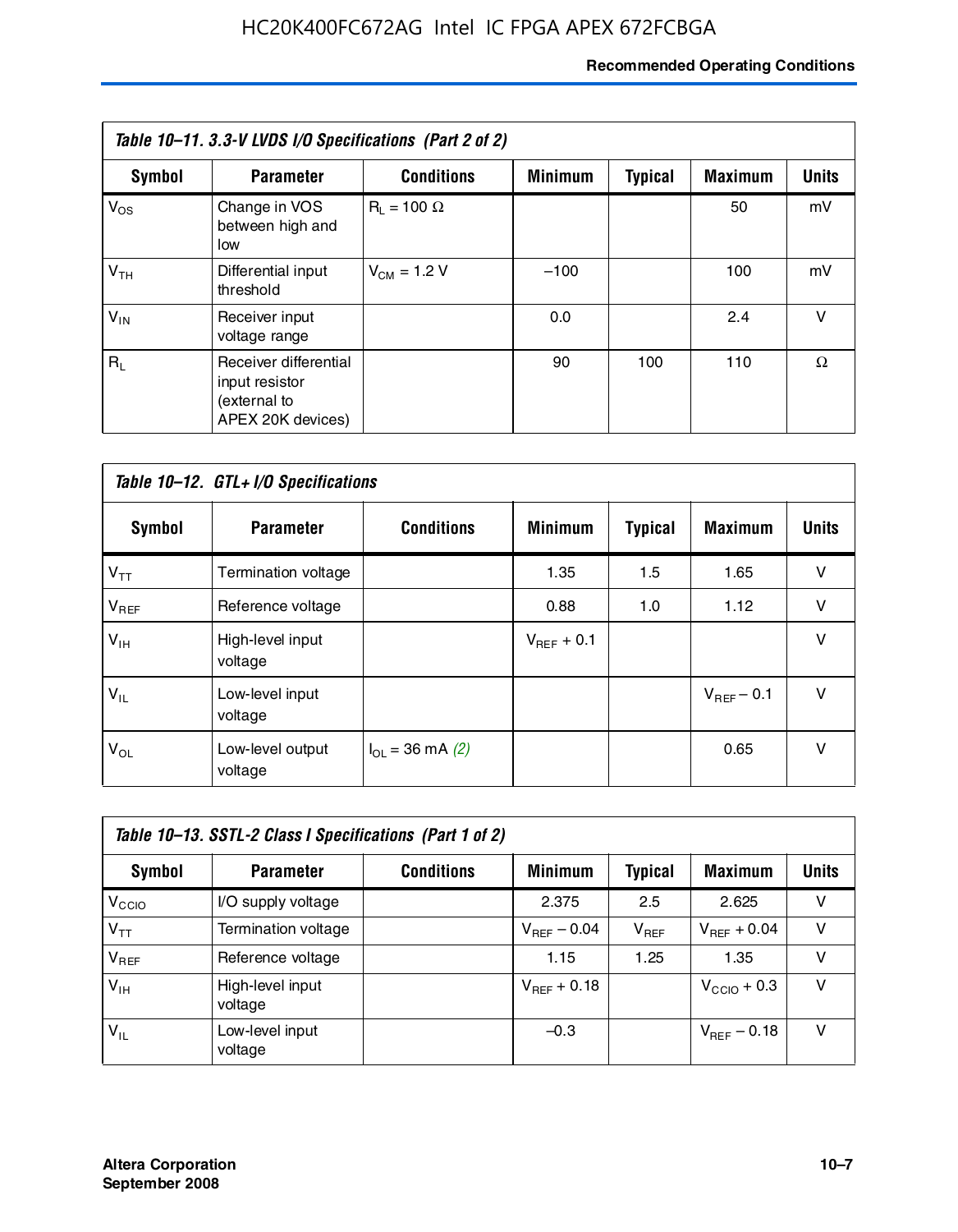### HC20K400FC672AG Intel IC FPGA APEX 672FCBGA

| Table 10–13. SSTL-2 Class I Specifications (Part 2 of 2) |                              |                           |                 |                |                 |              |
|----------------------------------------------------------|------------------------------|---------------------------|-----------------|----------------|-----------------|--------------|
| Symbol                                                   | <b>Parameter</b>             | <b>Conditions</b>         | <b>Minimum</b>  | <b>Typical</b> | <b>Maximum</b>  | <b>Units</b> |
| $V_{OH}$                                                 | High-level output<br>voltage | $I_{OH} = -7.6$ mA (1)    | $V_{TT}$ + 0.57 |                |                 |              |
| $V_{OL}$                                                 | Low-level output<br>voltage  | $I_{\Omega}$ = 7.6 mA (2) |                 |                | $V_{TT}$ – 0.57 |              |

| Table 10–14. SSTL-2 Class II Specifications |                              |                                       |                         |                |                  |              |  |
|---------------------------------------------|------------------------------|---------------------------------------|-------------------------|----------------|------------------|--------------|--|
| <b>Symbol</b>                               | <b>Parameter</b>             | <b>Conditions</b>                     | <b>Minimum</b>          | <b>Typical</b> | <b>Maximum</b>   | <b>Units</b> |  |
| V <sub>CCIO</sub>                           | I/O supply voltage           |                                       | 2.375                   | 2.5            | 2.625            | v            |  |
| $V_{TT}$                                    | <b>Termination voltage</b>   |                                       | $V_{\text{BFE}} - 0.04$ | $V_{REF}$      | $V_{BFF}$ + 0.04 | v            |  |
| $V_{REF}$                                   | Reference voltage            |                                       | 1.15                    | 1.25           | 1.35             | v            |  |
| $V_{IH}$                                    | High-level input<br>voltage  |                                       | $V_{BFF}$ + 0.18        |                | $V_{CCD}$ + 0.3  | v            |  |
| $V_{IL}$                                    | Low-level input<br>voltage   |                                       | $-0.3$                  |                | $V_{BFE} = 0.18$ | v            |  |
| $V_{OH}$                                    | High-level output<br>voltage | $I_{OH} = -15.2$ mA (1)               | $V_{TT}$ + 0.76         |                |                  | v            |  |
| $V_{OL}$                                    | Low-level output<br>voltage  | $I_{\text{O1}} = 15.2 \text{ mA} (2)$ |                         |                | $V_{TT} - 0.76$  | $\vee$       |  |

| Table 10–15. SSTL-3 Class I Specifications |                              |                              |                         |                |                         |              |  |
|--------------------------------------------|------------------------------|------------------------------|-------------------------|----------------|-------------------------|--------------|--|
| <b>Symbol</b>                              | <b>Parameter</b>             | <b>Conditions</b>            | <b>Minimum</b>          | <b>Typical</b> | <b>Maximum</b>          | <b>Units</b> |  |
| $V_{\text{CCIO}}$                          | I/O supply voltage           |                              | 3.0                     | 3.3            | 3.6                     | v            |  |
| $V_{TT}$                                   | Termination voltage          |                              | $V_{\text{BFE}} - 0.05$ | $V_{REF}$      | $V_{BFF}$ + 0.05        | v            |  |
| $V_{REF}$                                  | Reference voltage            |                              | 1.3                     | 1.5            | 1.7                     | v            |  |
| $V_{\text{IH}}$                            | High-level input<br>voltage  |                              | $V_{BFF}$ + 0.2         |                | $V_{\text{CCIO}} + 0.3$ | v            |  |
| $V_{IL}$                                   | Low-level input<br>voltage   |                              | $-0.3$                  |                | $V_{\text{BFF}}$ – 0.2  | v            |  |
| $V_{OH}$                                   | High-level output<br>voltage | $I_{OH} = -8 \text{ mA}$ (1) | $V_{TT} + 0.6$          |                |                         | v            |  |
| $V_{OL}$                                   | Low-level output<br>voltage  | $I_{\Omega}$ = 8 mA (2)      |                         |                | $V_{TT} - 0.6$          | v            |  |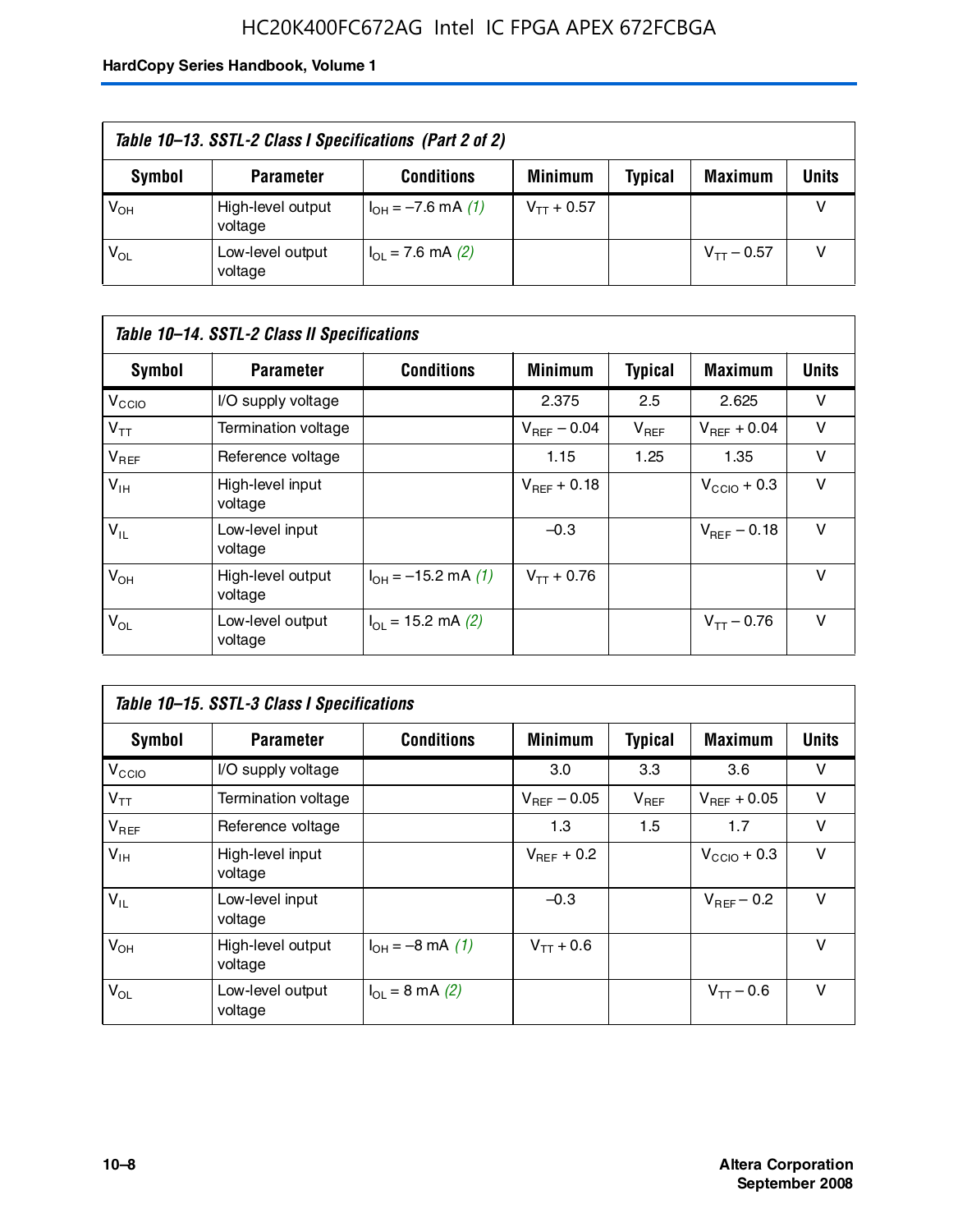#### **Recommended Operating Conditions**

| Table 10–16. SSTL-3 Class II Specifications |                              |                          |                         |                |                  |              |  |
|---------------------------------------------|------------------------------|--------------------------|-------------------------|----------------|------------------|--------------|--|
| Symbol                                      | <b>Parameter</b>             | <b>Conditions</b>        | <b>Minimum</b>          | <b>Typical</b> | <b>Maximum</b>   | <b>Units</b> |  |
| V <sub>CCIO</sub>                           | I/O supply voltage           |                          | 3.0                     | 3.3            | 3.6              | v            |  |
| $V_{TT}$                                    | Termination voltage          |                          | $V_{\text{BFE}} - 0.05$ | $V_{REF}$      | $V_{BFF}$ + 0.05 | v            |  |
| $V_{REF}$                                   | Reference voltage            |                          | 1.3                     | 1.5            | 1.7              | v            |  |
| $V_{IH}$                                    | High-level input<br>voltage  |                          | $V_{BFF}$ + 0.2         |                | $V_{CCD}$ + 0.3  | v            |  |
| $V_{IL}$                                    | Low-level input<br>voltage   |                          | $-0.3$                  |                | $V_{BFF}$ – 0.2  | $\vee$       |  |
| $V_{OH}$                                    | High-level output<br>voltage | $I_{OH} = -16$ mA (1)    | $V_{TT}$ + 0.8          |                |                  | v            |  |
| $V_{OL}$                                    | Low-level output<br>voltage  | $I_{\Omega}$ = 16 mA (2) |                         |                | $V_{TT} - 0.8$   | v            |  |

| Table 10-17. HSTL Class I I/O Specifications |                              |                                 |                         |                |                         |        |  |
|----------------------------------------------|------------------------------|---------------------------------|-------------------------|----------------|-------------------------|--------|--|
| Symbol                                       | <b>Parameter</b>             | <b>Conditions</b>               | <b>Minimum</b>          | <b>Typical</b> | <b>Maximum</b>          | Units  |  |
| V <sub>CCIO</sub>                            | I/O supply voltage           |                                 | 1.71                    | 1.8            | 1.89                    | v      |  |
| $V_{TT}$                                     | Termination voltage          |                                 | $V_{\text{BFE}} - 0.05$ | $V_{REF}$      | $V_{BFF}$ + 0.05        | $\vee$ |  |
| $V_{REF}$                                    | Reference voltage            |                                 | 0.68                    | 0.75           | 0.90                    | $\vee$ |  |
| $V_{\text{IH}}$                              | High-level input<br>voltage  |                                 | $V_{BFF}$ + 0.1         |                | $V_{\text{CCIO}} + 0.3$ | $\vee$ |  |
| $V_{IL}$                                     | Low-level input<br>voltage   |                                 | $-0.3$                  |                | $V_{BFF}$ – 0.1         | $\vee$ |  |
| $V_{OH}$                                     | High-level output<br>voltage | $I_{OH} = -8$ mA (1)            | $V_{\text{CCIO}} - 0.4$ |                |                         | v      |  |
| $V_{OL}$                                     | Low-level output<br>voltage  | $I_{\Omega} = 8 \text{ mA}$ (2) |                         |                | 0.4                     | $\vee$ |  |

| Table 10-18. LVPECL Specifications (Part 1 of 2) |                                 |                |                |                |              |  |  |
|--------------------------------------------------|---------------------------------|----------------|----------------|----------------|--------------|--|--|
| Symbol                                           | <b>Parameter</b>                | <b>Minimum</b> | <b>Typical</b> | <b>Maximum</b> | <b>Units</b> |  |  |
| V <sub>CIO</sub>                                 | <b>Output Supply</b><br>Voltage | 3.135          | 3.3            | 3.465          | v            |  |  |
| $V_{IH}$                                         | Low-level input<br>voltage      | 1,300          |                | 1,700          | mV           |  |  |
| $V_{IL}$                                         | High-level input<br>voltage     | 2,100          |                | 2,600          | mV           |  |  |
| $V_{OH}$                                         | Low-level output<br>voltage     | 1.450          |                | 1,650          | mV           |  |  |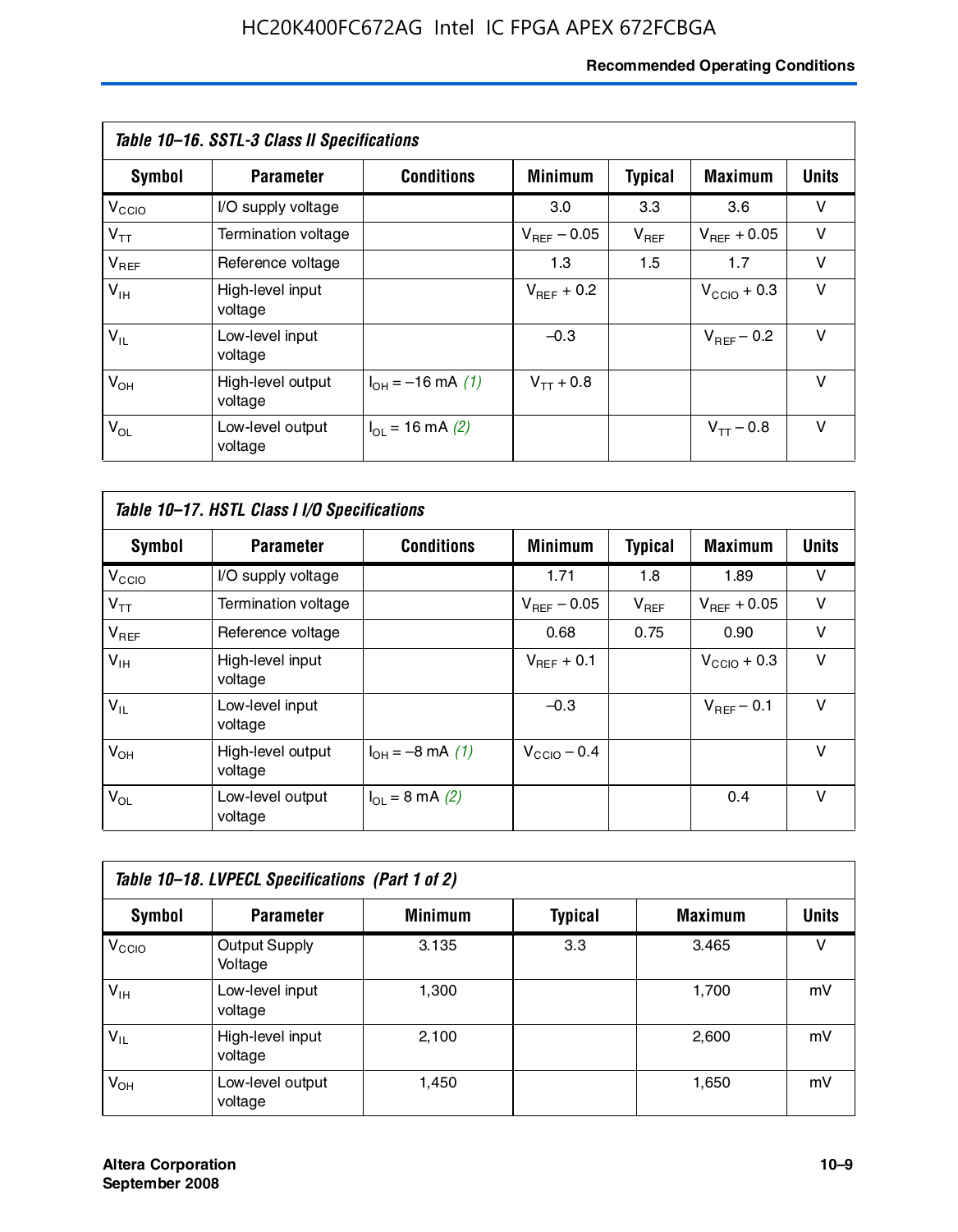### HC20K400FC672AG Intel IC FPGA APEX 672FCBGA

| Table 10-18. LVPECL Specifications (Part 2 of 2) |                                         |                |                |                |              |  |  |
|--------------------------------------------------|-----------------------------------------|----------------|----------------|----------------|--------------|--|--|
| Symbol                                           | <b>Parameter</b>                        | <b>Minimum</b> | <b>Typical</b> | <b>Maximum</b> | <b>Units</b> |  |  |
| $V_{OL}$                                         | High-level output<br>voltage            | 2,275          |                | 2,420          | mV           |  |  |
| $V_{ID}$                                         | Input voltage<br>differential           | 400            | 600            | 950            | mV           |  |  |
| $V_{OD}$                                         | Output voltage<br>differential          | 625            | 800            | 950            | mV           |  |  |
| $t_r$ , $t_f$                                    | Rise and fall time<br>(20 to 80%)       | 85             |                | 325            | ps           |  |  |
| t <sub>DSKEW</sub>                               | Differential skew                       |                |                | 25             | ps           |  |  |
| $t_{\rm O}$                                      | Output load                             |                | 150            |                | Ω            |  |  |
| $R_{\rm L}$                                      | Receiver differential<br>input resistor |                | 100            |                | Ω            |  |  |

| Table 10–19. 3.3-V AGP I/O Specifications |                              |                               |                               |                |                               |        |
|-------------------------------------------|------------------------------|-------------------------------|-------------------------------|----------------|-------------------------------|--------|
| Symbol                                    | <b>Parameter</b>             | <b>Conditions</b>             | <b>Minimum</b>                | <b>Typical</b> | <b>Maximum</b>                | Units  |
| V <sub>CCIO</sub>                         | I/O supply voltage           |                               | 3.15                          | 3.3            | 3.45                          | v      |
| $V_{REF}$                                 | Reference voltage            |                               | $0.39 \times V_{\text{CCIO}}$ |                | $0.41 \times V_{\text{CCIO}}$ | v      |
| $V_{\text{IH}}$                           | High-level input<br>voltage  |                               | $0.5 \times V_{\text{CCIO}}$  |                | $V_{CClO}$ + 0.5              | $\vee$ |
| $V_{IL}$                                  | Low-level input<br>voltage   |                               |                               |                | $0.3 \times V_{\text{CCIO}}$  | $\vee$ |
| $V_{OH}$                                  | High-level output<br>voltage | $I_{\text{OUT}} = -500 \mu A$ | $0.9 \times V_{\text{CCIO}}$  |                | 3.6                           | $\vee$ |
| $V_{OL}$                                  | Low-level output<br>voltage  | $I_{\text{OUT}} = 1500 \mu A$ |                               |                | $0.1 \times V_{\text{CCIO}}$  | $\vee$ |
| $I_1$                                     | Input pin leakage<br>current | $0 < V_{IN} < V_{CCD}$        | $-10$                         |                | 10                            | μA     |

| Table 10–20. CTT I/O Specifications (Part 1 of 2) |                                      |                   |                 |                |                |       |  |
|---------------------------------------------------|--------------------------------------|-------------------|-----------------|----------------|----------------|-------|--|
| Symbol                                            | <b>Parameter</b>                     | <b>Conditions</b> | <b>Minimum</b>  | <b>Typical</b> | <b>Maximum</b> | Units |  |
| V <sub>CIO</sub>                                  | I/O supply voltage                   |                   | 3.0             | 3.3            | 3.6            |       |  |
| $V_{TT}/V_{REF}$ (3)                              | Termination and<br>reference voltage |                   | 1.35            | 1.5            | 1.65           |       |  |
| $V_{IH}$                                          | High-level input<br>voltage          |                   | $V_{REF}$ + 0.2 |                |                |       |  |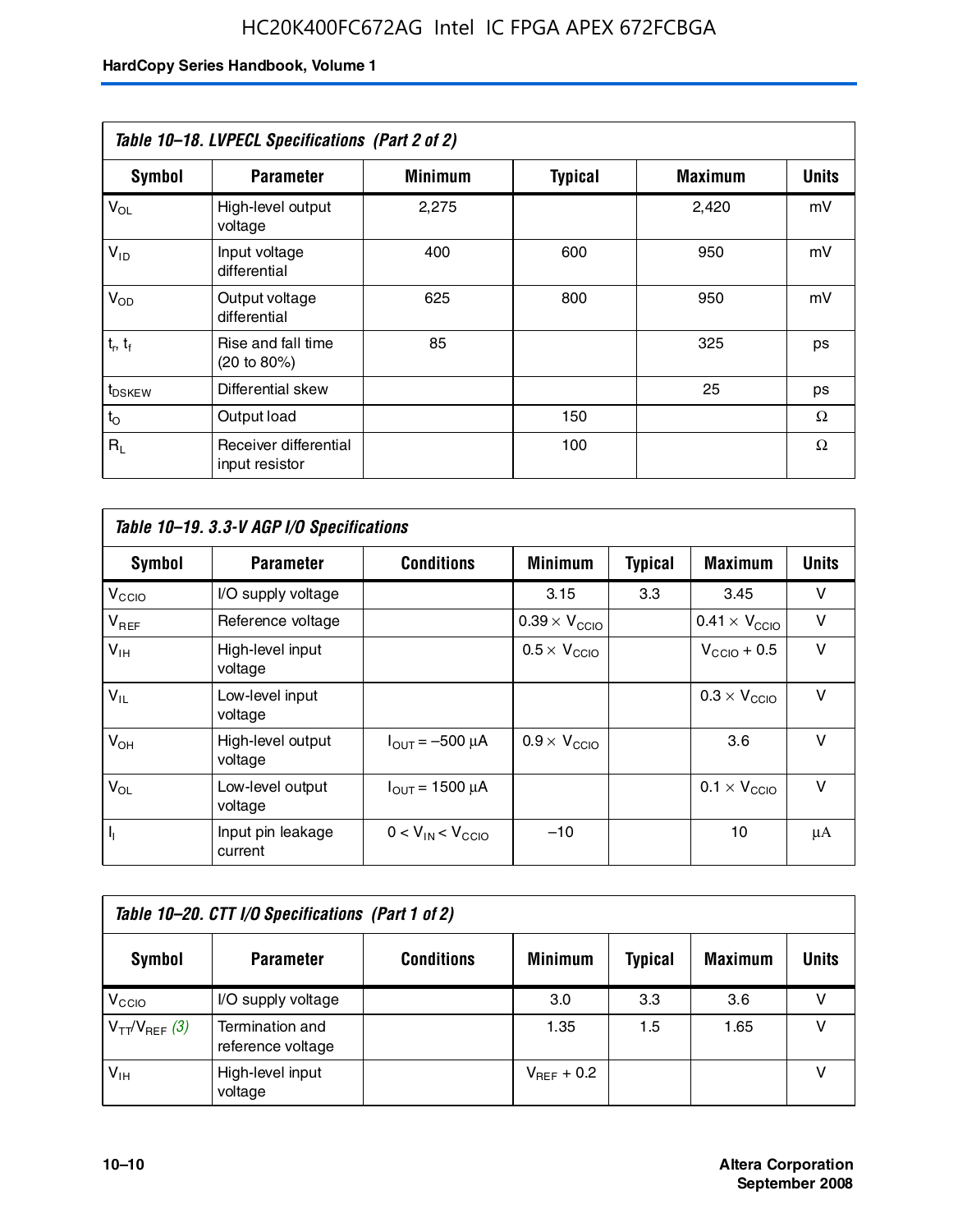#### **Recommended Operating Conditions**

| Table 10–20. CTT I/O Specifications (Part 2 of 2) |                                                      |                                           |                 |                |                 |        |  |
|---------------------------------------------------|------------------------------------------------------|-------------------------------------------|-----------------|----------------|-----------------|--------|--|
| Symbol                                            | <b>Parameter</b>                                     | <b>Conditions</b>                         | <b>Minimum</b>  | <b>Typical</b> | <b>Maximum</b>  | Units  |  |
| $V_{IL}$                                          | Low-level input<br>voltage                           |                                           |                 |                | $V_{BFF}$ – 0.2 | $\vee$ |  |
| $\mathbf{I}_{\mathrm{I}}$                         | Input pin leakage<br>current                         | $0 < V_{IN} < V_{CCIO}$                   | $-10$           |                | 10              | μA     |  |
| $V_{OH}$                                          | High-level output<br>voltage                         | $I_{OH} = -8$ mA (1)                      | $V_{REF}$ + 0.4 |                |                 | $\vee$ |  |
| $V_{OL}$                                          | Low-level output<br>voltage                          | $I_{\Omega}$ = 8 mA (2)                   |                 |                | $V_{BFF}$ – 0.4 | $\vee$ |  |
| $I_{\odot}$                                       | Output leakage<br>current (when output<br>is high Z) | $GND \triangleleft V_{OUT} \leq V_{CCIO}$ | $-10$           |                | 10              | μA     |  |

*Notes to Tables 10–5 through 10–20:*

(1) The  $I_{OH}$  parameter refers to high-level output current.

(2) The  $I_{OL}$  parameter refers to low-level output current. This parameter applies to open-drain pins as well as output pins.

(3)  $V_{REF}$  specifies center point of switching range.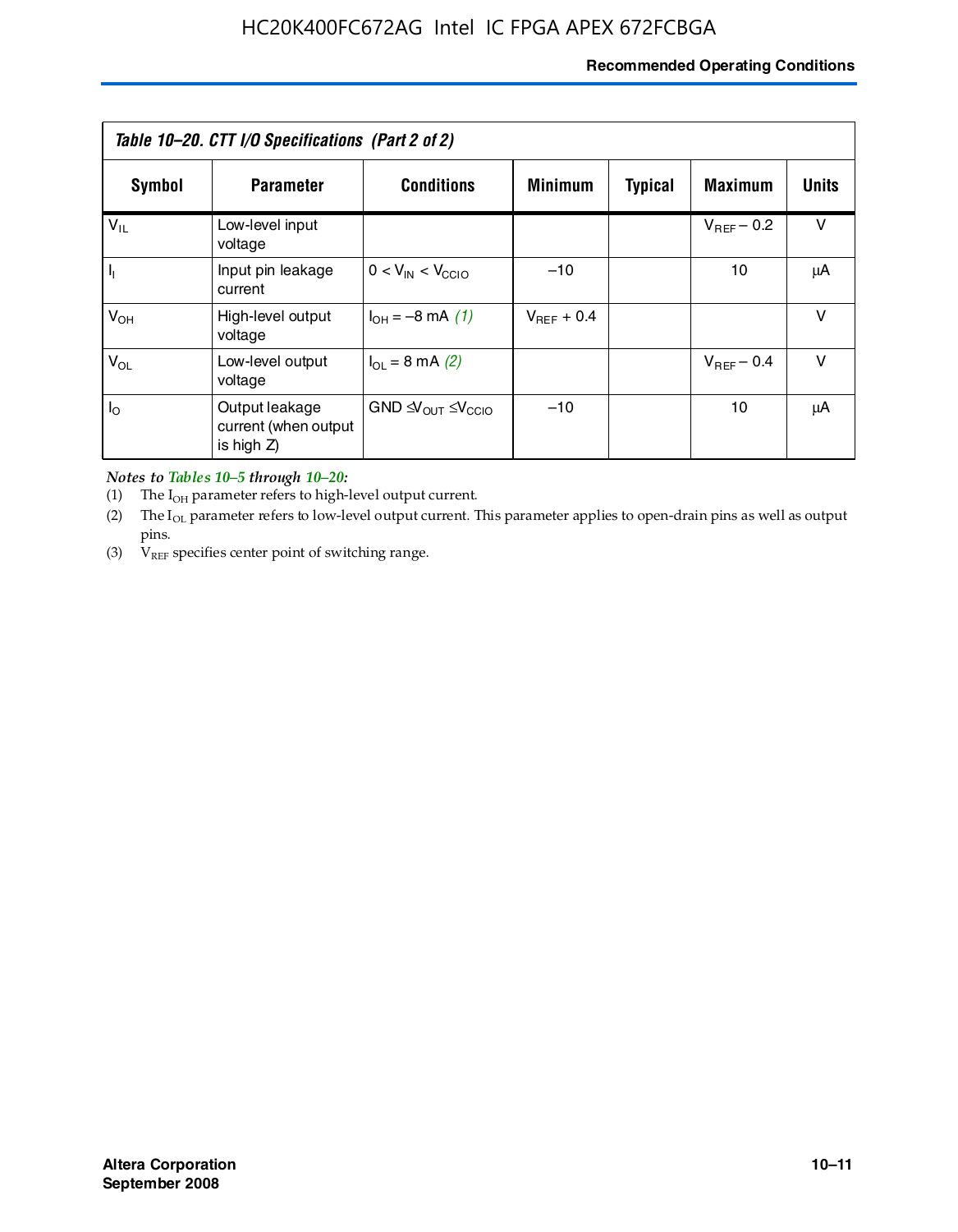Figure 10–1 shows the output drive characteristics of HardCopy APEX devices.



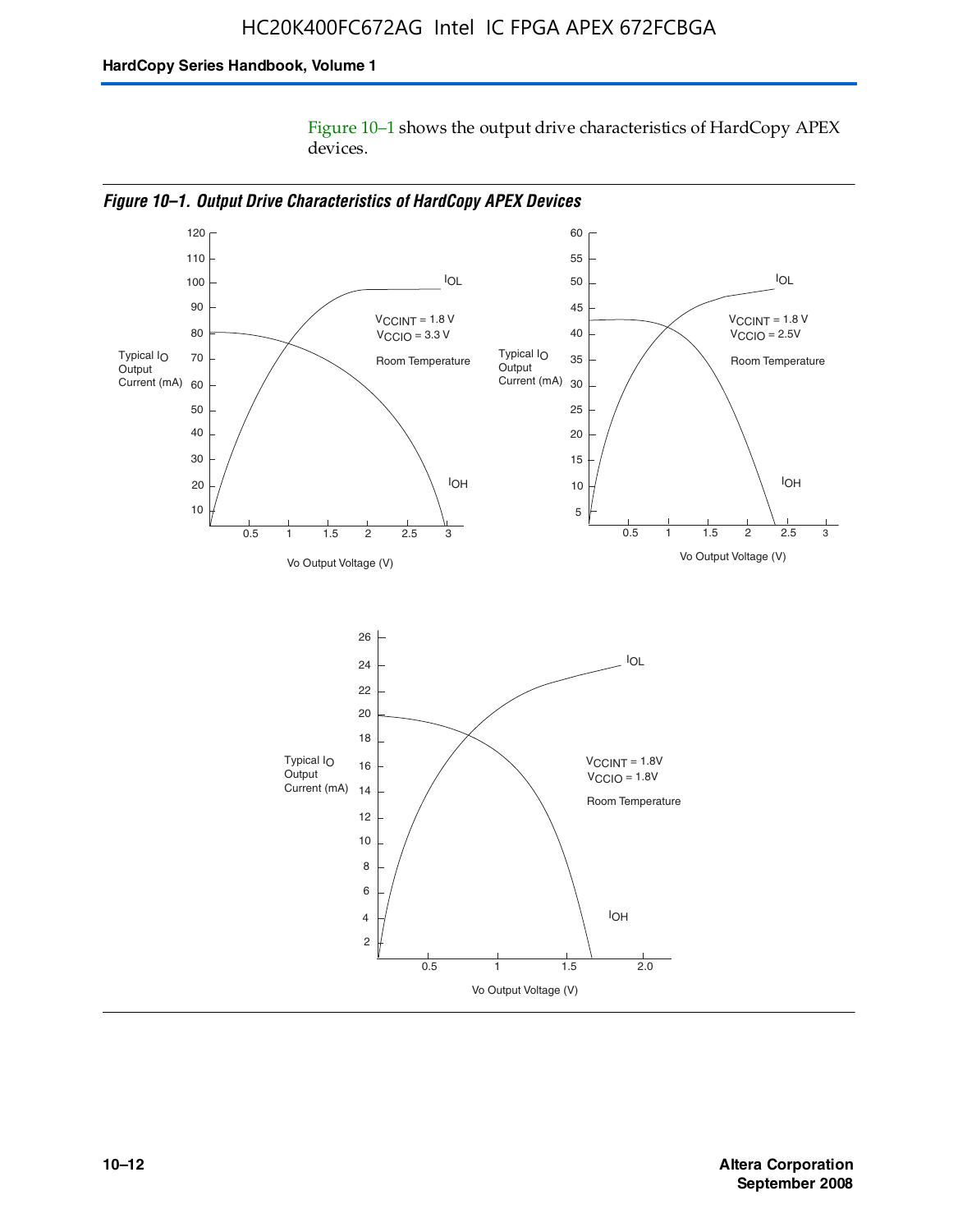#### **Recommended Operating Conditions**

Figure 10–2 shows the timing model for bidirectional I/O pin timing.

*Figure 10–2. Synchronous Bidirectional Pin External Timing*



Tables 10–21 and 10–22 describe HardCopy APEX device external timing parameters.

| <b>Table 10–21. HardCopy APEX Device External Timing Parameters Note (1)</b> |                                                                |                   |  |  |  |  |
|------------------------------------------------------------------------------|----------------------------------------------------------------|-------------------|--|--|--|--|
| Symbol                                                                       | <b>Clock Parameter</b>                                         | <b>Conditions</b> |  |  |  |  |
| t <sub>insu</sub>                                                            | Setup time with global clock at IOE register                   |                   |  |  |  |  |
| t <sub>інн</sub>                                                             | Hold time with global clock at IOE register                    |                   |  |  |  |  |
| t <sub>outco</sub>                                                           | Clock-to-output delay with global clock at IOE output register | $C1 = 35 pF$      |  |  |  |  |
| <b>t</b> INSUPLL                                                             | Setup time with PLL clock at IOE input register                |                   |  |  |  |  |
| <b>t</b> INHPLL                                                              | Hold time with PLL clock at IOE input register                 |                   |  |  |  |  |
| <b>TOUTCOPLL</b>                                                             | Clock-to-output delay with PLL clock at IOE output register    | $C1 = 35 pF$      |  |  |  |  |

| Table 10–22. HardCopy APEX Device External Bidirectional Timing Parameters (Part 1 of 2) Note (1) |                                                                                       |              |  |  |  |  |
|---------------------------------------------------------------------------------------------------|---------------------------------------------------------------------------------------|--------------|--|--|--|--|
| Symbol                                                                                            | <b>Condition</b>                                                                      |              |  |  |  |  |
| <b><i>L</i>INSUBIDIR</b>                                                                          | Setup time for bidirectional pins with global clock at LAB-adjacent input<br>register |              |  |  |  |  |
| <b><i>L</i>INHBIDIR</b>                                                                           | Hold time for bidirectional pins with global clock at LAB-adjacent input<br>register  |              |  |  |  |  |
| <b>LOUTCOBIDIR</b>                                                                                | Clock-to-output delay for bidirectional pins with global clock at IOE<br>register     | $C1 = 35 pF$ |  |  |  |  |
| <b>T</b> x <sub>7BIDIR</sub>                                                                      | Synchronous output enable register to output buffer disable delay                     | $C1 = 35 pF$ |  |  |  |  |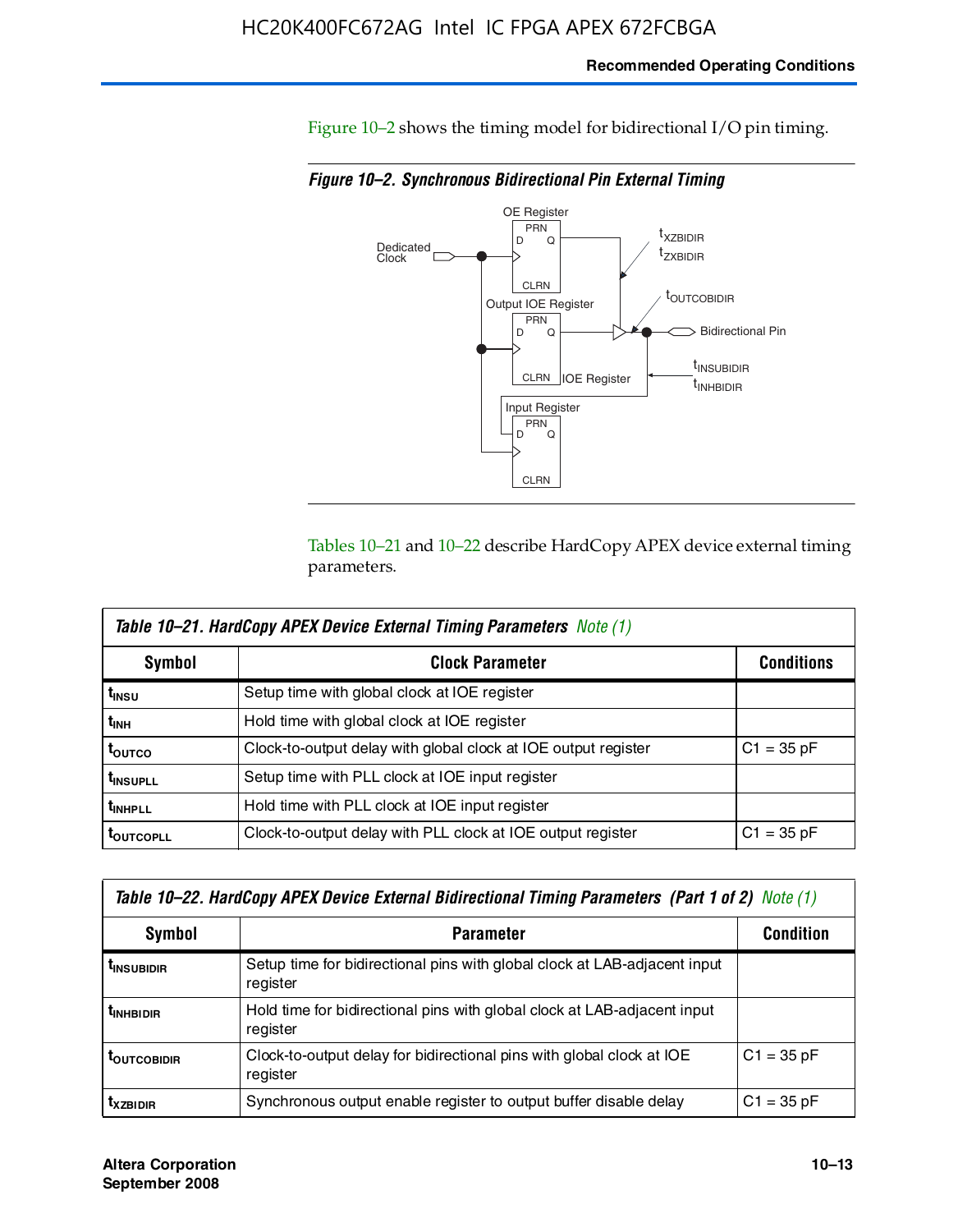| Table 10–22. HardCopy APEX Device External Bidirectional Timing Parameters (Part 2 of 2) Note (1) |                                                                                    |                  |  |  |  |
|---------------------------------------------------------------------------------------------------|------------------------------------------------------------------------------------|------------------|--|--|--|
| Symbol                                                                                            | <b>Parameter</b>                                                                   | <b>Condition</b> |  |  |  |
| t <sub>zxbidir</sub>                                                                              | Synchronous output enable register to output buffer enable delay                   | $C1 = 35 pF$     |  |  |  |
| <b>t</b> insubidirpll                                                                             | Setup time for bidirectional pins with PLL clock at LAB-adiacent input<br>register |                  |  |  |  |
| <b><i>LINHBIDIRPLL</i></b>                                                                        | Hold time for bidirectional pins with PLL clock at LAB-adjacent input<br>register  |                  |  |  |  |
| <b>TOUTCOBIDIRPLL</b>                                                                             | Clock-to-output delay for bidirectional pins with PLL clock at IOE register        | $C1 = 35 pF$     |  |  |  |
| <b>TXZBIDIRPLL</b>                                                                                | Synchronous output enable register to output buffer disable delay with<br>PLL      | $C1 = 35 pF$     |  |  |  |
| <i>t</i> zxbidirpll                                                                               | Synchronous output enable register to output buffer enable delay with<br>PLI.      | $C1 = 35 pF$     |  |  |  |

*Note to Tables 10–21 and 10–22:*

(1) These timing parameters are sample-tested only.

Tables 10–23 and 10–24 show the external timing parameters for HC20K1500 devices.

| Table 10-23. HC20K1500 External Timing Parameters<br>Note (1) |     |     |      |
|---------------------------------------------------------------|-----|-----|------|
| <b>Symbol</b>                                                 | Min | Max | Unit |
| t <sub>INSU</sub>                                             | 2.0 |     | ns   |
| $t_{\sf INH}$                                                 | 0.0 |     | ns   |
| t <sub>outco</sub>                                            | 2.0 | 5.0 | ns   |
| t <sub>INSUPLL</sub>                                          | 3.3 |     | ns   |
| t <sub>INHPLL</sub>                                           | 0.0 |     | ns   |
| <b>toutcopll</b>                                              | 0.5 | 2.1 | ns   |

| Table 10–24. HC20K1500 External Bidirectional Timing Parameters<br>(Part 1 of 2) Note $(1)$ |     |     |      |  |
|---------------------------------------------------------------------------------------------|-----|-----|------|--|
| Symbol                                                                                      | Min | Max | Unit |  |
| t <sub>insubidir</sub>                                                                      | 1.9 |     | ns   |  |
| t <sub>inhBidir</sub>                                                                       | 0.0 |     | ns   |  |
|                                                                                             |     |     |      |  |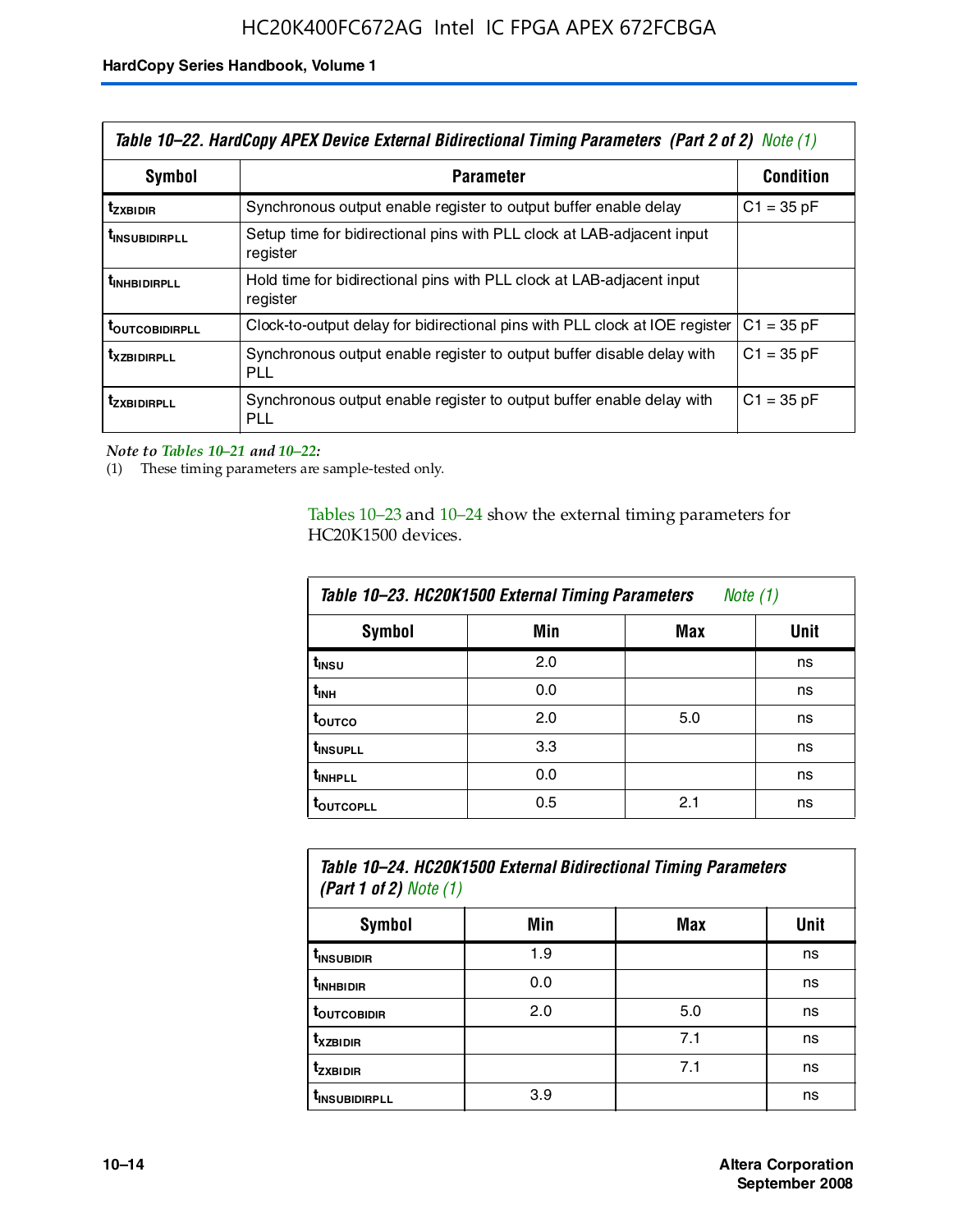| Table 10–24. HC20K1500 External Bidirectional Timing Parameters<br>(Part 2 of 2) Note $(1)$ |     |     |      |
|---------------------------------------------------------------------------------------------|-----|-----|------|
| Symbol                                                                                      | Min | Max | Unit |
| <b><i>UNHBIDIRPLL</i></b>                                                                   | 0.0 |     | ns   |
| <b>TOUTCOBIDIRPLL</b>                                                                       | 0.5 | 2.1 | ns   |
| <b>T</b> XZBIDIRPLL                                                                         |     | 4.2 | ns   |
| <sup>T</sup> ZXBIDIRPLL                                                                     |     | 4.2 | ns   |

*Note to Tables 10–23 and 10–24:*

(1) Timing information is preliminary. Final timing information will be available in a future version of this data sheet.

**Document Revision History**

Table 10–25 shows the revision history for this chapter.

| Table 10–25. Document Revision History |                                                                                     |                           |  |
|----------------------------------------|-------------------------------------------------------------------------------------|---------------------------|--|
| <b>Date and Document</b><br>Version    | <b>Changes Made</b>                                                                 | <b>Summary of Changes</b> |  |
| September 2008,<br>v2.3                | Updated chapter number and metadata.                                                |                           |  |
| June 2007, v2.2                        | Minor text edits.                                                                   |                           |  |
| December 2006<br>v2.1                  | Updated revision history.                                                           |                           |  |
| March 2006                             | Formerly chapter 12; no content change.                                             |                           |  |
| January 2005<br>v2.0                   | Update device names and other minor textual changes.                                |                           |  |
| June 2003<br>v1.0                      | Initial release of <i>Operating Conditions</i> , in the HardCopy<br>Device Handbook |                           |  |